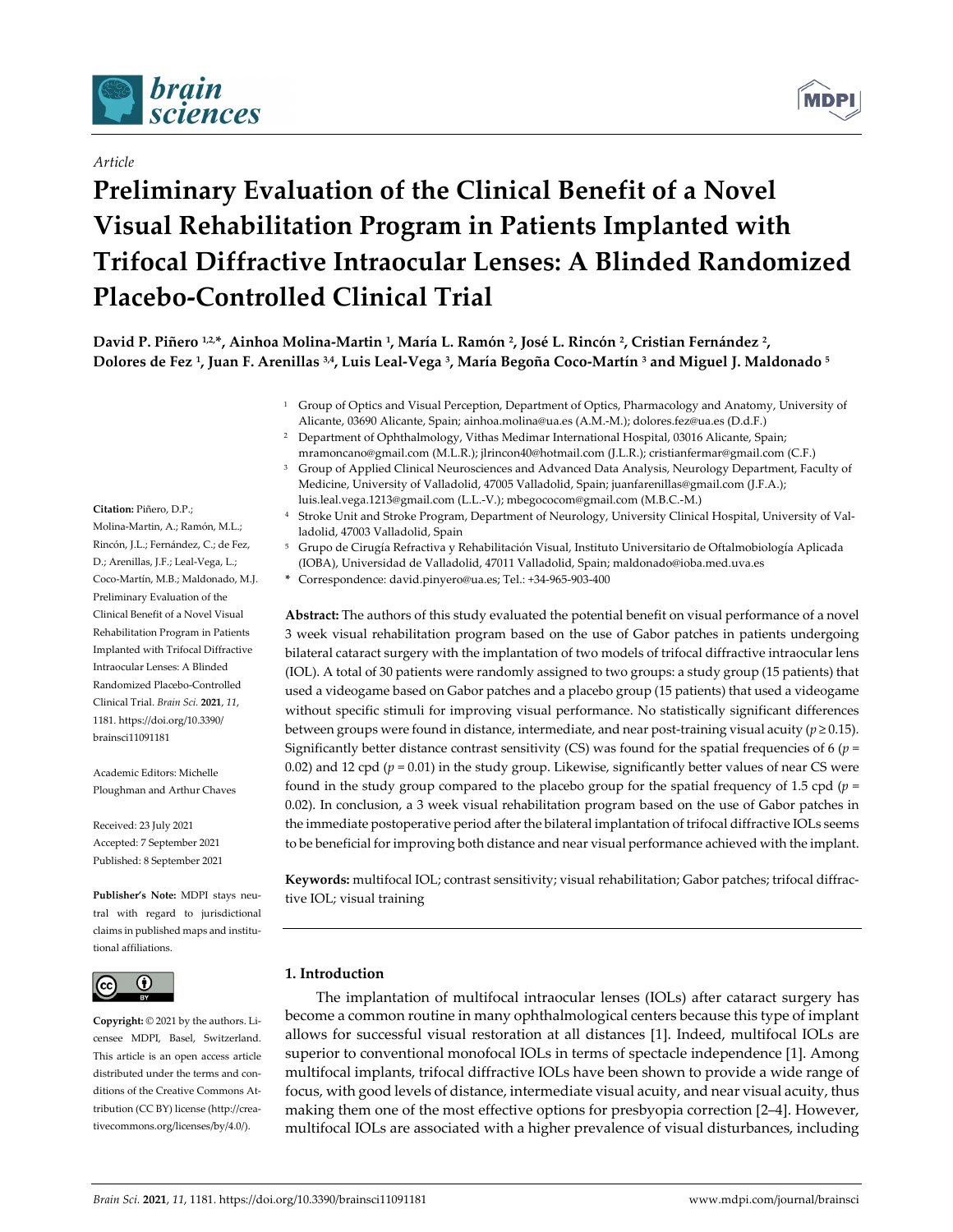suboptimal visual acuity, decreased contrast sensitivity [5,6], and haloes or glare [7], thus leading to patient dissatisfaction [8] and in the most severe cases to IOL explantation [9].

Several modifiable factors can lead to visual disturbances after cataract surgery with multifocal IOL implantation, such as tear film instability, IOL decentration, and the generation of some level of posterior capsular opacification [10,11]. All these conditions can be solved or treated. However, the problems of visual quality and patient satisfaction are sometimes related to neuroadaptation [12], with the activation of certain brain areas playing a role in adaptation to multifocal IOLs [13,14]. Previous research has shown an association of the activation of cortical areas dedicated to attention (frontoparietal circuits), learning and cognitive control (cingulate), and task goals (caudate) with the visual diffi‐ culties reported by patients implanted with multifocal IOLs [13]. For this reason, it has been suggested that the improvement of visual attention and procedural learning networks may be an essential part of the initial process of neuroadaptation to multifocal IOLs, promoting improvements in visual acuity, contrast sensitivity, and patient satisfaction in‐ dependently of optical factors [14]. In this context, the development of training programs facilitating these neural changes that lead to neuroadaptation has been proposed as a potentially useful option to avoid patient dissatisfaction after multifocal IOL implantation [12].

Visual training using videogames and specific types of stimuli have been shown to be effective for improving visual function in different conditions [12,15–18], even in adult patients [19–25]. Specifically, the use of sinusoidal gratings with a neutral background can cause selective cortical responses for orientation and contrast [26]. Likewise, gaming can promote brain adaptations and improve functional connectivity, with significant benefi‐ cial effects in a great variety of brain functions, including attention, cognitive control, and visuospatial skills [27,28]. Therefore, a combination of videogames with the stimulation of sinusoidal gratings seems to be a potentially effective tool forimproving visual function in adult patients [12]. Kaymak et al. [15] reported the use of this type of visual training in patients implanted with multifocal IOLs for the first time, performing a computer‐based visual training in only one eye and serving the untrained fellow eye as a control. However, the visual training program was not gamified and the used sinusoidal gratings did not have a smooth transition in their edges (as recommended to evaluate and stimulate a specific channel [29]) and stimuli to promote the activation of cortical areas related to neu‐ roadaptation to multifocality [13]. Recently, a new computerized game was developed to train the visual function of patients implanted with multifocal IOLs while considering all of these aspects in an attempt to optimizing the visual response to multifocality. In the current clinical trial, the efficacy of this new training program was investigated and com‐ pared with that of a placebo software that did not have the following peculiarities to pro‐ mote neuroadaptation: use of Gabor patches that are Gaussian‐windowed sinewave grat‐ ings, a game environment and activities and exercises promoting the activation of the cortical areas related to attention, learning, and cognitive control; and task goals with the difficulties reported [13]. Specifically, the aim of the current clinical trial was to evaluate the real clinical benefit on visual performance of a novel visual training program based on the use of Gabor patches in patients undergoing bilateral cataract surgery with the implantation of a trifocal diffractive IOL.

## **2. Materials and Methods**

## *2.1. Patients*

This blinded randomized placebo‐controlled clinical trial included 30 subjects who underwent uneventful bilateral cataract surgery with the implantation of trifocal diffrac‐ tive IOLs at the Department of Ophthalmology of the Vithas Medimar International Hos‐ pital (Alicante, Spain) between September 2020 and May 2021 and were willing to perform a visual training program in the immediate postoperative period. Subjects were randomly assigned to use the visual training program after surgery or a placebo program using a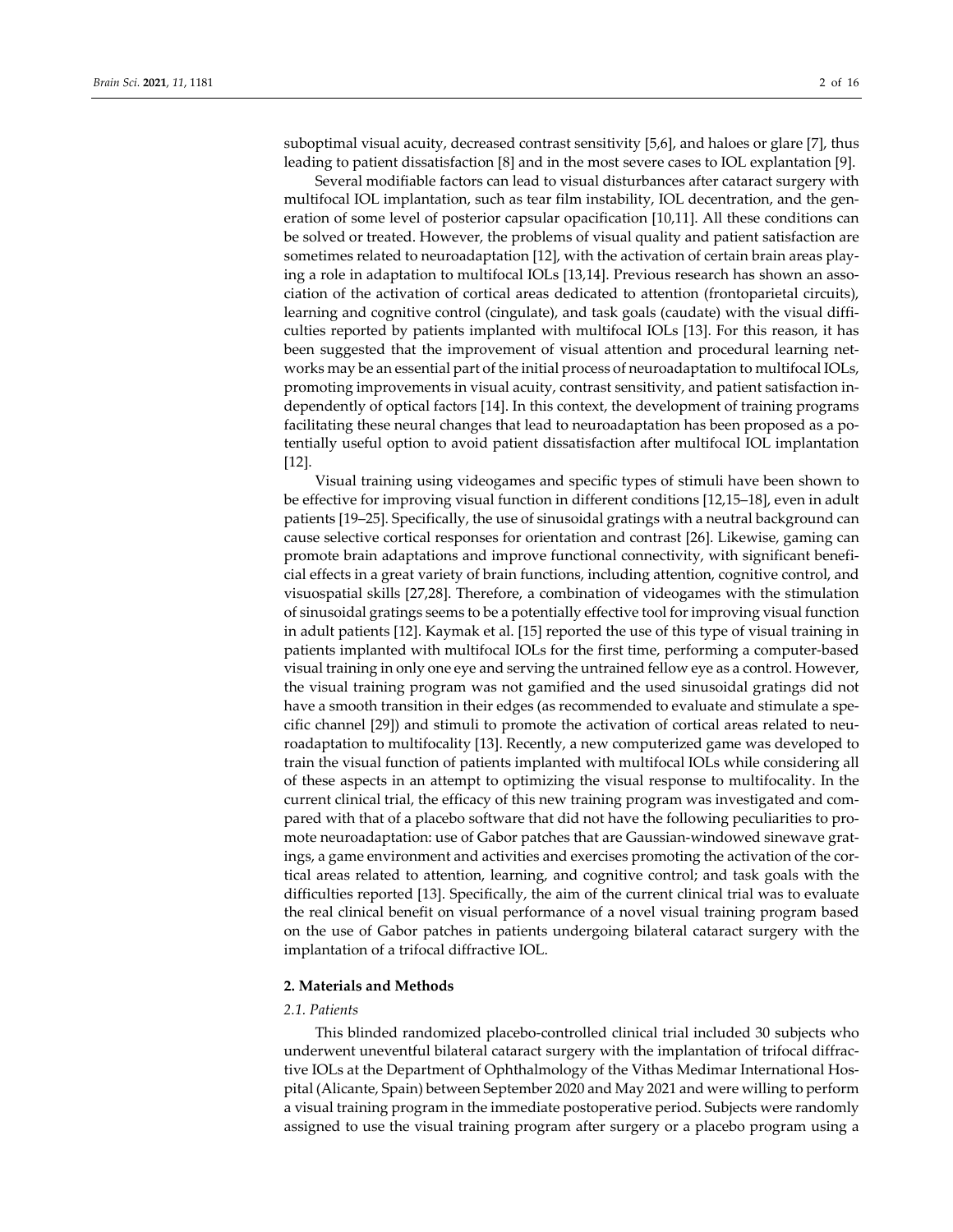random number sequence. Written informed consent was obtained from all participants before their enrollment in the study following the tenets of the Declaration of Helsinki. This clinical trial protocol was approved by the ethics committee of the University of Ali‐ cante (UA‐2019‐02‐20), as well as by the Medical Ethics Committee of the University Clinic Hospital of Valladolid (CASVE‐NM‐20‐437). This clinical trial was also registered in https://clinicaltrials.gov/(NCT04985097) (Accessed 8 September 2021).

The following inclusion criteria were established for the study:

- a) Patients who had undergone refractive lens exchange surgery for the correction of presbyopia at least 1 week before the evaluation visit.
- b) Patients implanted with trifocal diffractive IOLs.
- c) Availability and motivation to perform the assigned visual training.
- d) Availability to attend all follow‐up visits. Exclusion criteria included:
	-
- a) Patients implanted with monofocal, extended depth of focus (EDOF), or refractive multifocal IOLs.
- b) Intraoperative complications leading to significant visual sequelae.
- c) Neurological disorders.
- d) Any active ocular disease.
- e) Other previous ocular surgeries, including laser corneal refractive surgery.
- f) Irregular cornea.
- g) Illiteracy.
- h) Any type of psychological disorder.

#### *2.2. Surgical Intervention*

All surgical interventions were performed by three experienced ophthalmologists (M.L.R., J.L.R. and C.F.) under topical anesthesia. The self‐sealing incision, injection of ophthalmic viscosurgical device (OVD), capsulorrhexis, phacoemulsification, irriga‐ tion/aspiration of cortical material, and IOL implantation in the capsular bag were per‐ formed as standard procedures. IOL power calculations were performed using the SRK‐ T formula. A total of two different types of trifocal diffractive IOL were implanted de‐ pending on clinical characteristics and surgeon preference: Finevision POD F (PhysIOL, Liège, Belgium) and RayOne (Rayner Intraocular Lenses, Ltd., Worthing, UK). Accord‐ ingly, two subgroups of patients were created in both the placebo and study groups: pa‐ tients implanted with the Finevision trifocal diffractive IOL (placebo 6 vs. study 7) and those implanted with the RayOne IOL (placebo 9 vs. study 8).

Subjects were asked to participate in the clinical trial after the intervention and were included as participants within seven postoperative days.

## *2.3. Clinical Protocol*

#### 2.3.1. Clinical Examination

The baseline examination, which was performed after surgery and before initiating the visual training, consisted of a complete visual examination including corneal topog‐ raphy, pupillometry, slit lamp biomicroscopy, manifest refraction, measurement of monocular and binocular uncorrected (UDVA) and corrected distance visual acuity (CDVA), measurement of monocular and binocular uncorrected (UIVA) and distance‐corrected in‐ termediate (DCIVA) visual acuity measured at 1 m, measurement of monocular and bin‐ ocular uncorrected (UNVA) and distance‐corrected near visual acuity (DCNVA) meas‐ ured at 40 cm, measurement of monocular and binocular mesopic distance (4 m) contrast sensitivity (CSV-1000E, VectorVision, Greenville, SC, USA), near mesopic contrast sensitivity measured with the Optictrain-CS (Proconsi SL, León, Spain) and Optopad-CSF systems (University of Alicante and Valencia, Alicante and Valencia, Spain) at 40 cm, meas‐ urement of monocular and binocular near photopic contrast sensitivity with the Pelli– Robson test at 40 cm, and measurement of the binocular defocus curve considering a range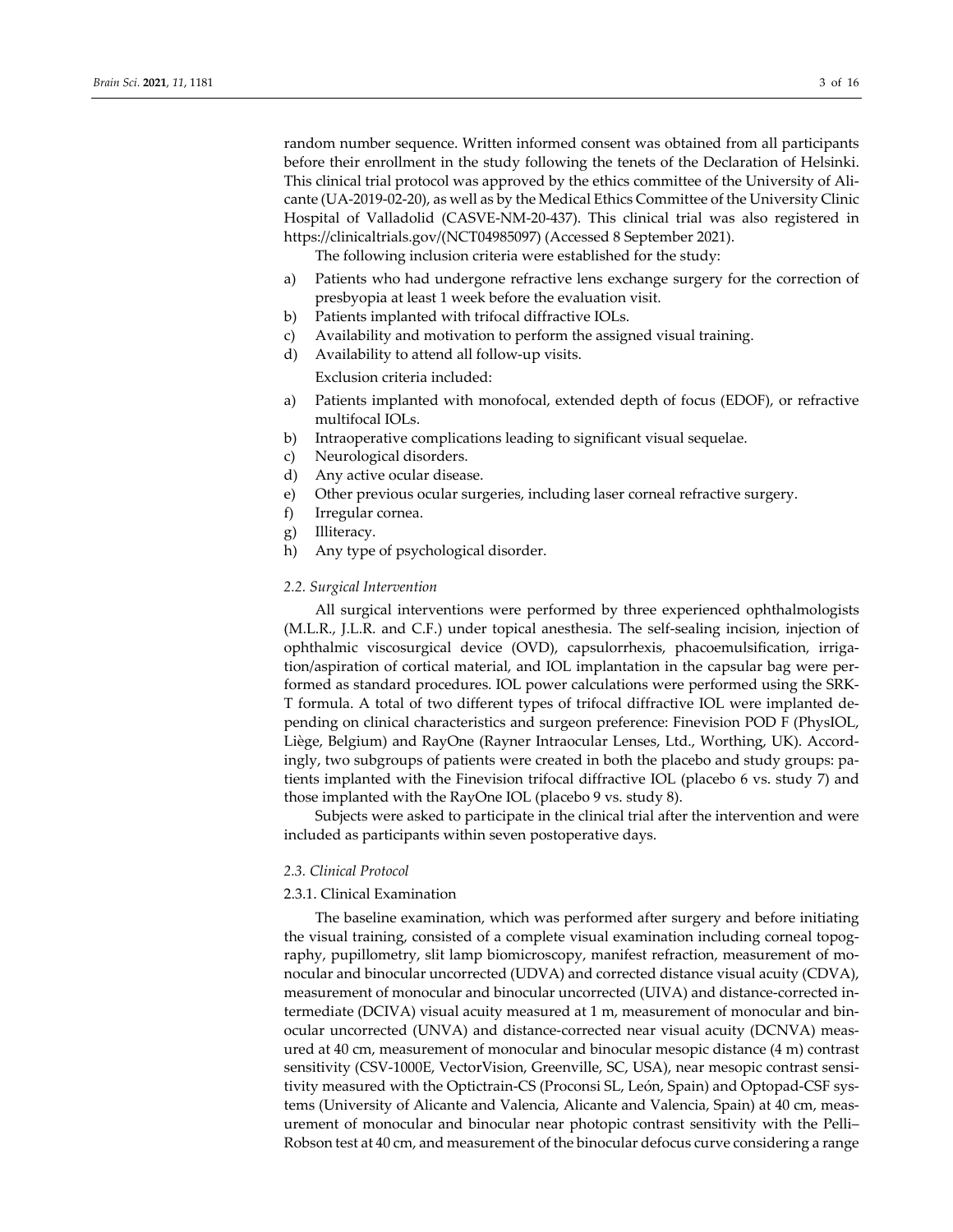of vergence demands from +1.00 to −3.50 D. This same examination was also performed after finishing the visual training program. All these clinical measures, except those ob‐ tained with the Optopad‐CSF and Optictrain‐CS tests, were performed by the same expe‐ rienced optometrist (D.P.L.), who was unaware of the specific group in which the subject had been included.

Near contrast sensitivity measurements with the Optopad‐CSF and Optictrain‐CS tests were conducted by another experienced examiner (A.M.M.) at an observation dis‐ tance of 40 cm, with the device used for the presentation of stimuli being plugged into the electric power supply and its screen set to the maximum brightness. All measurements were conducted in a dark room after an adaptation period of 5 min. Results were measured in contrast threshold values and were transformed to logCS for statistical purposes.

The Optopad test allowed for the measurement of the chromatic discrimination thresholds (Optopad‐Color) and the contrast sensitivity function (Optopad‐CSF) of a vis‐ ual system by using an iPad as a display screen. To ensure the device's correct reproduc‐ tion of the spatial and colorimetric characteristics of the designed stimuli, they were col‐ orimetrically characterized using the 3DLUT method [30]. Specifically, for the measure‐ ment of the achromatic CSF, the Optopad‐CSF test allowed for the detection of contrast thresholds for the spatial frequencies of 1.5, 3, 6, 12, and 24 cpd using 5 different plates. Each plate contained a decreasing contrast series of sinusoidal gratings in 2 degree circular windows and was arranged in a  $4 \times 4$  grid against an achromatic background with the device's maximum generable luminance. The patient's task was to indicate the direction of the sinusoidal grating in the different rows of each plate. On the other hand, the Optic‐ train-CS contrast sensitivity test was based on the consecutive presentation of Gabor sinusoidal grating stimuli in a 5 degree circular window with the aim of detecting the contrast threshold for the spatial frequencies of 0.5, 1.0, 1.5, 3.0, 4.5, and 6.0 cpd. A portable computer (Vostro15, Dell) was used for the presentation of the stimuli, with a screen that was also colorimetrically characterized using the Gain-offset-gamma method [31]. The patient's task was to indicate the direction of the Gabor stimulus in a forced choice task to assess whether the contrast was detected. Changes in the contrast of the stimuli were generated following the rules of the Best PEST psychophysical method [32].

## 2.3.2. Visual Training Programs

Subjects were implanted with trifocal IOLs to free them of spectacles after the inter‐ vention, so the visual acuity achieved at distance and near was assumed to be acceptable enough to satisfy the subjects' needs. For this reason, the training was planned to be per‐ formed without any optical correction. Indeed, no patient referred to the need to use glasses to see properly during the period of visual training after surgery.

## Study Software

Patients that participated in the study were randomly assigned to one of two groups: 15 patients were included in the study group and performed visual training with a specific software developed to improve the visual resolution and to facilitate the neuroadaptation (Optictrain, Proconsi SL, León, Spain), and the other 15 patients were included in the pla‐ cebo group that performed training with a video game not specifically developed for vis‐ ual training and not containing sinusoidal gratings or specific exercises to activate the circuits of attention, learning, and cognitive control. In the current study, all participants finished the experiment and attended all visits, although compliance with the training was not 100% in all cases (see Section 3.2 and Figure 1).

The Optictrain software was designed with the specific purpose of training contrast sensitivity using Gabor stimuli of different spatial frequencies that are introduced each 1– 1.5 min during a driving task game. This game was developed for the study's purposes, with the objective of combining specific visual stimuli with an attractive task for the subject. The story, scene characteristics, and performance of the game are illustrated in Figure 1. The game consists of driving a car in the first person, with the controls and the road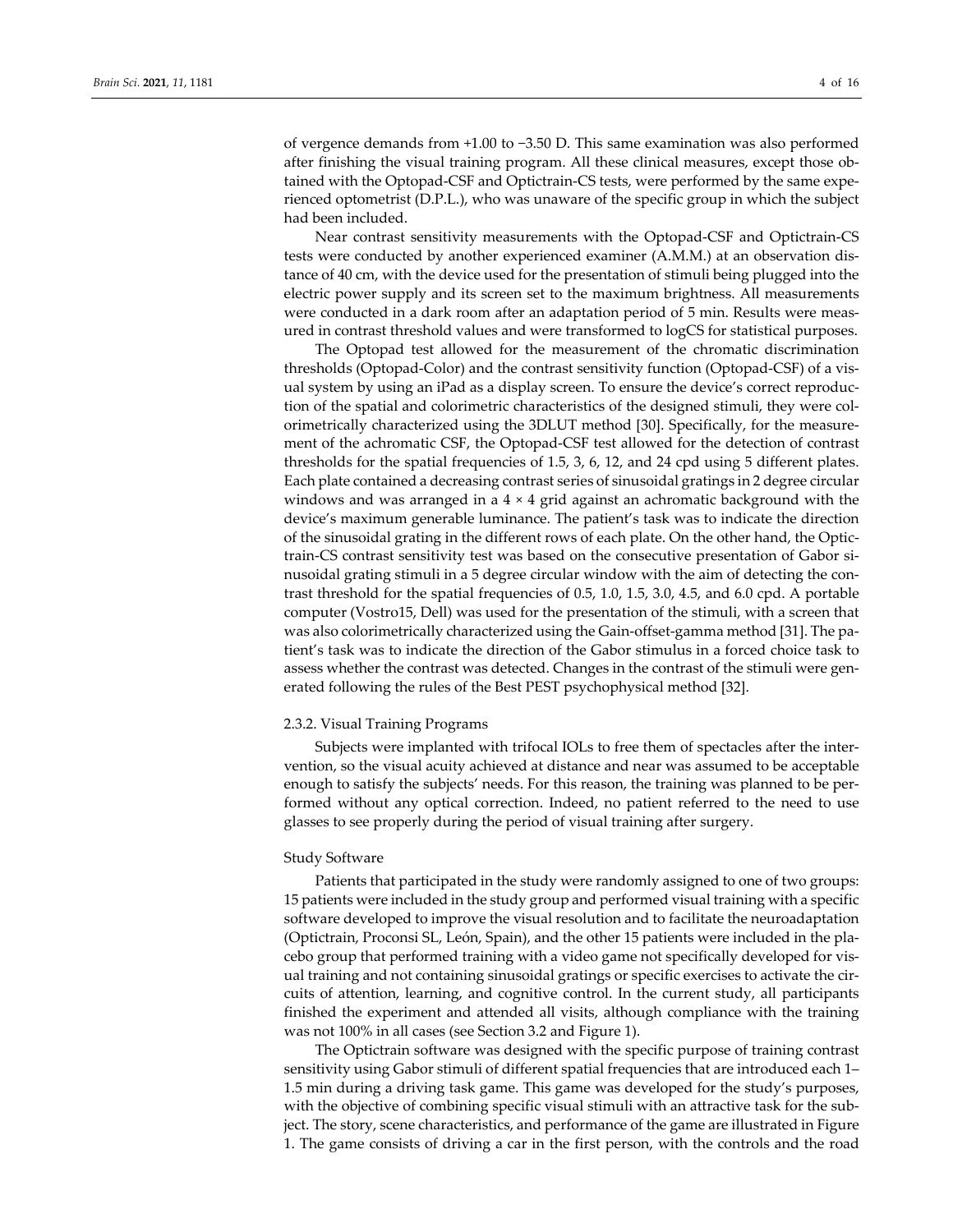displayed. During the journey, obstacles, such as animals, cones, barriers, and boxes, ap‐ pear every 2–3 s and have to be avoided by using the arrow keys. In addition, other objects have to be collected by the player by pressing them to get points. The Gabor stimuli were included in the traffic signs that remained static for a period until the player provided a response. Specifically, the subject has to detect the orientation of the fringes of the pre‐ sented Gabor gratings: vertical, horizontal, 45° inclined to the right, or 45° inclined to the left. For this purpose, four orientations are presented on the screen, and the subject has to mark which of them represent the orientation of the fringes. Not providing a response during this period is counted as a failure.



**Figure 1.** Summary of different screens used during training with the Optictrain software.

#### Gabor Stimuli

The Optictrain software uses Gabor patches, which are sinusoidal gratings with a Gaussian envelope that have been previously used in visual training studies (especially in amblyopia) as stimuli [24–26]. It should be considered that experimental research has previously demonstrated that gratings with a neutral background can cause selective cortical responses for orientation and contrast, which additionally correlates with functional resonance magnetic imaging findings [33,34]. In our study, the training always began close to the threshold limit measured for each patient with the Optictrain‐CS test (basal level). Specifically, the training began with a contrast value that was 10% over the threshold value measured for the spatial frequencies of 0.5, 1.0, 1.5, 3.0, 4.5, and 6.0 cpd. According to the subject's responses, the contrast of the stimuli was varied following the rules of the Best PEST method [32]. In each session, 5 presentations of each of the evaluated spatial frequencies with their corresponding contrasts were performed. Each of these presenta‐ tions had a maximum duration of 5 s. If the subject detected contrasts below the threshold during the training, these new values were used as the threshold of reference for the next session to be performed with the game. Otherwise, the next session started with the last threshold used. The same number of presentations of Gabor stimuli for the same spatial frequencies was used in all sessions.

## Placebo Software

The placebo software was of a free game from PlayStore (Fun Kid Racing 3.53 for Android) based on a driving game experience in which the subject must move right or left to avoid crashes with other vehicles and obstacles on the road. The two pieces of software have similar game execution and trainee goals, with the main difference being the specific visual stimulation by Gabor stimuli of the study group during the driving experience with Optictrain software.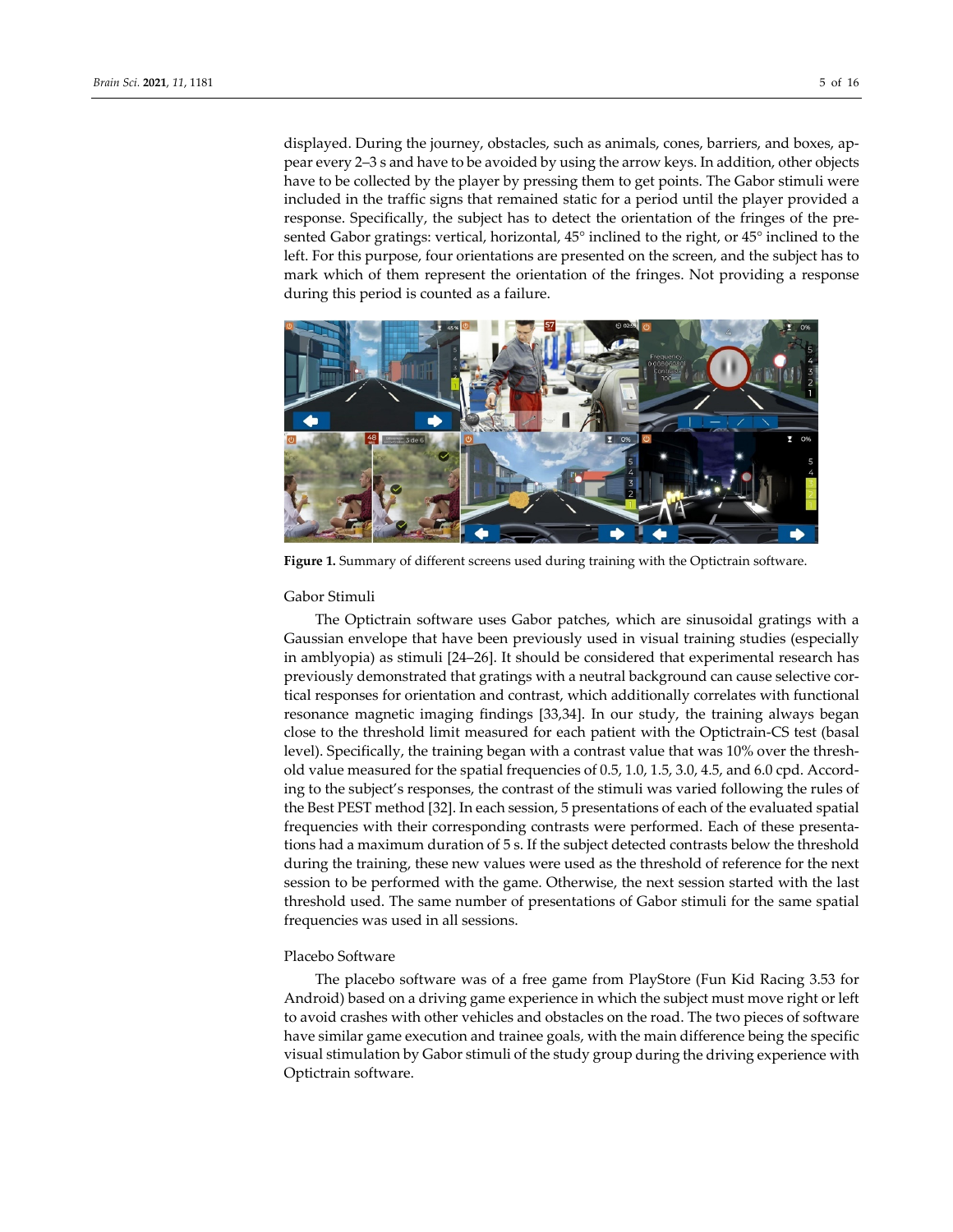### Installation an Indications

Each subject remotely performed the visual training program at home with a previously colorimetrically characterized handheld device model, the Samsung Galaxy Tab A (Samsung, Suwon, South Korea), in which the Optictrain or the placebo software was pre‐ viously installed. Ten tablets were acquired and used for the training, and consequently only ten subjects could be simultaneously recruited for the trial. Subjects were trained in the use of the software, encouraging them to keep the visualization distance constant at 40 cm. Specifically, a specific position of the arms that allowed for 40 cm of distance be‐ tween the eyes and the screen was defined for each participant.

#### 2.3.3. Compliance

Subjects were instructed to perform the training task (both Optictrain and placebo) 30 min per day for 20 consecutive days (600 min of training in total). Compliance was checked at the last visit in both groups in the compliance section of the Optictrain software in the study group and with an app usage application (previously downloaded in the placebo tablets) in the placebo group. Participants were informed about this monitoriza‐ tion (included in the informed consent) and gave approval for this issue before participat‐ ing in this study. Furthermore, participants were not contacted during the training to en‐ courage its participation because we also wanted to test the level of engagement with the software.

### 2.3.4. Statistical Analysis

The software SPSS v. 22.0 for Windows (IBM, Armonk, NY, USA) was used to per‐ form the statistical analysis of the obtained data. First, a Kolmogorov–Smirnov test was used to confirm whether the data samples were normally distributed. Student's *t*‐test for unpaired data or a Mann–Whitney test was used to analyze the significance of differences between groups depending on whether the normality condition could be assumed. All statistical tests were 2-tailed, and *p*-values of less than 0.05 were considered statistically significant.

The independent variables of the current clinical trial were the following: spatial fre‐ quency, contrast of the presented stimuli, type of trifocal intraocular lens, and viewing distance. The following dependent variables were defined: compliance with the visual training, visual acuity, manifest refraction (sphere, cylinder, and spherical equivalent), contrast sensitivity, and defocus curve. Uncorrected monocular and binocular visual acuities were measured at far (4 m), intermediate (1 m), and near (40 cm) distances. Contrast sensitivity was only measured at far and near distances. All contrast sensitivity measurements obtained in the current study were transformed to the decimal logarithmic scale.

#### **3. Results**

### *3.1. General Description of the Samples and Groups*

A total of 30 subjects (23 women and 7 men) were enrolled in this study: 15 subjects were in the placebo group (12 women and 3 men) and 15 were in the study group (11 women and 4 men). The mean patient age was  $63.9 \pm 6.6$  years (range: 50–73 years) in the placebo group and  $60.6 \pm 6.1$  years (range: 47–70 years) in the study group, with no statistically significant differences between them (*p* = 0.22). The visual acuity characteristics of both groups at the baseline visit (before the training) are summarized in Table 1. Mean axial length values for right and left eyes were, respectively, 22.95 ± 0.99 mm (range: 21.30– 23.75 mm) and  $23.77 \pm 0.69$  mm (range: 22.91–24.94 mm) in the placebo group, and they were, respectively, 23.34 ± 0.64 mm (range: 22.27–24.22 mm) and 23.44 ± 1.23 mm (range: 21.23–24.76 mm) in the study group, with no significant differences between them (*p* = 0.17 and 0.71, respectively). Concerning the IOL power implanted, the mean values for right and left eyes were, respectively,  $22.71 \pm 2.44$  D (range: 18.00–27.50 D) and  $22.75 \pm 2.47$ D (range: 18.50–28.00 D) in the placebo group, and they were, respectively, 20.57 ± 3.92 D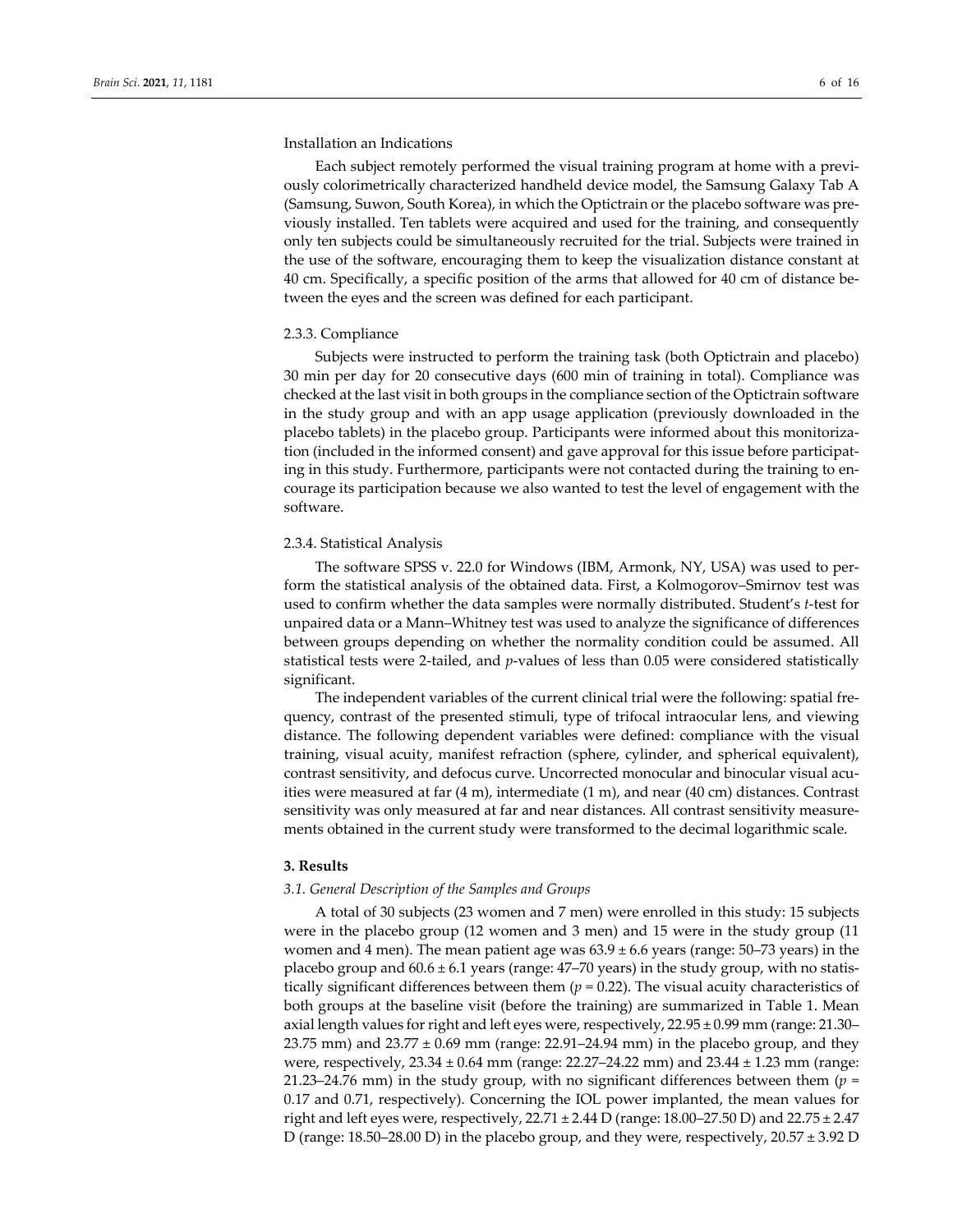(range: 12.50–26.00 D) and 21.04 ± 3.89 D (range: 12.50–26.00 D) in the study group, with no statistically significant differences between groups (*p* = 0.16 and 0.31, respectively). Likewise, no statistically significant differences between placebo and study groups were found at baseline in photopic pupil size for right  $(2.78 \pm 0.69 \text{ vs. } 2.86 \pm 0.48 \text{ mm}; \ p = 0.99)$ and left eyes  $(3.10 \pm 0.58 \text{ vs. } 2.98 \pm 0.51 \text{ mm}; p = 0.68)$  as well as in scotopic pupil size for right (4.50  $\pm$  0.71 vs. 4.28  $\pm$  0.74 mm; *p* = 0.37) and left eyes (4.43  $\pm$  0.52 vs. 4.32  $\pm$  0.81 mm;  $p = 0.35$ ).

Table 1. Monocular VA characteristics of both groups before the training. Mean ± standard deviation (minimum and maximum) values for distance, intermediate, and near vision are represented by groups for right and left eyes. Differences between groups were assessed by a Mann–Whitney test, and statistically significant differences (*p* < 0.05) are marked with an asterisk (\*). Distance, in‐ termediate, and near vision were assessed at 4 m, 1 m, and 40 cm, respectively.

|                                  |                                           |                                | Placebo Group    | <b>Study Group</b> | $p$ -Value |
|----------------------------------|-------------------------------------------|--------------------------------|------------------|--------------------|------------|
| LogMAR Uncorrected Visual Acuity |                                           | Right                          | $0.03 \pm 0.09$  | $0.05 \pm 0.07$    | 0.21       |
|                                  |                                           |                                | $(-0.08 - 0.30)$ | $(-0.08 - 0.15)$   |            |
|                                  | Distance (4<br>हि                         | Left                           | $0.07 \pm 0.12$  | $0.05 \pm 0.10$    | 0.51       |
|                                  |                                           |                                | $(-0.08 - 0.40)$ | $(-0.08 - 0.22)$   |            |
|                                  |                                           | Right                          | $0.04 \pm 0.05$  | $0.10\pm0.13$      | 0.35       |
|                                  | Intermedi-<br>$\widehat{\texttt{m}}$<br>J |                                | $(0.00 - 0.15)$  | $(0.00 - 0.40)$    |            |
|                                  | ate                                       | Left                           | $0.06 \pm 0.10$  | $0.11 \pm 0.12$    | 0.17       |
|                                  |                                           |                                | $(0.00 - 0.30)$  | $(0.00 - 0.40)$    |            |
|                                  |                                           |                                | $0.10 \pm 0.10$  | $0.10 \pm 0.11$    | 0.88       |
|                                  | $\widehat{E}$                             | Right                          | $(0.00 - 0.30)$  | $(0.00 - 0.30)$    |            |
|                                  | Near (40                                  |                                | $0.15 \pm 0.13$  | $0.09 \pm 0.11$    | 0.24       |
|                                  |                                           | Left                           | $(0.00 - 0.40)$  | $(0.00 - 0.30)$    |            |
|                                  | Distance (4<br>E)                         | Right                          | $-0.01 \pm 0.04$ | $-0.01 \pm 0.03$   | 0.86       |
|                                  |                                           |                                | $(-0.08 - 0.02)$ | $(-0.08 - 0.05)$   |            |
|                                  |                                           | Left                           | $-0.01 \pm 0.05$ | $-0.00 \pm 0.04$   | 0.82       |
|                                  |                                           |                                | $(-0.08 - 0.10)$ | $(-0.08 - 0.10)$   |            |
|                                  | Intermedi-<br>$\widehat{E}$<br>こ<br>ate   |                                | $0.05 \pm 0.05$  | $0.09 \pm 0.13$    | 0.65       |
| Acuity                           |                                           | Right                          | $(0.00 - 0.15)$  | $(0.00 - 0.40)$    |            |
|                                  |                                           | Left                           | $0.05 \pm 0.07$  | $0.13 \pm 0.15$    | 0.15       |
| LogMAR Distance-Corrected Visual |                                           |                                | $(0.00 - 0.22)$  | $(0.00 - 0.54)$    |            |
|                                  | Near (40                                  | Right                          | $0.08 \pm 0.09$  | $0.08\pm0.08$      | 0.68       |
|                                  |                                           |                                | $(0.00 - 0.30)$  | $(0.00 - 0.30)$    |            |
|                                  |                                           | $\widehat{\mathrm{g}}$<br>Left | $0.09 \pm 0.09$  | $0.09 \pm 0.12$    |            |
|                                  |                                           |                                | $(0.00 - 0.22)$  | $(0.00 - 0.30)$    | 0.83       |

## *3.2. Compliance*

The mean visual training compliance time in minutes was  $468.9 \pm 214.0$  (range: 30– 720 min) in the placebo group and  $555.0 \pm 67.3$  (range: 390–600 min) in the study group, with no statistically significant differences between groups ( $p = 0.64$ ). Figure 2 shows the distribution of the compliance time of the two groups of subjects evaluated in the current study. As is shown, two patients in the placebo group had limited compliance due to the low engagement with the game according to patient feedback. However, no significant correlation was found between the compliance time and the changes achieved in visual acuity and contrast sensitivity parameters in the placebo group (−0.322 ≤ r ≤ 0.181, *p* ≥ 0.263) and the study group (−0.227 ≤ r≤ 0.471, *p* ≥ 0.104).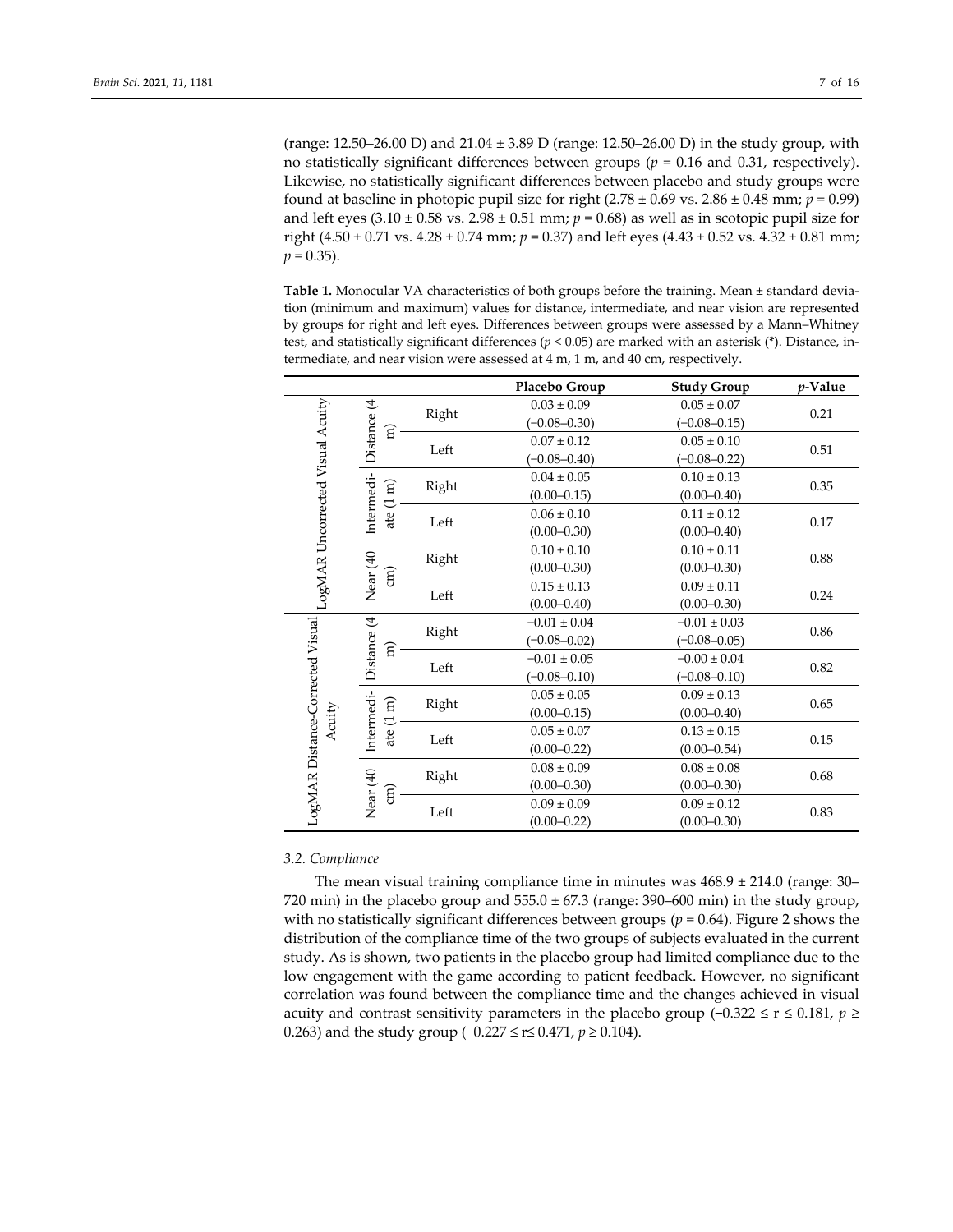

**Figure 2.** Total compliance time for all the patients included in the two evaluated sample groups.

#### *3.3. Refractive Changes*

The mean spherical equivalents in right and left eyes, respectively, before the training were 0.04 ± 0.32 D (range: from −0.50 to +1.00 D) and 0.27 ± 0.42 D (range: from 0.00 to +1.25 D) in the placebo group, and they were, respectively, 0.00 ± 0.39 D (range: from −0.75 to +0.50 D) and 0.20 ± 0.49 D (range: from −0.50 to +1.25 D) in the study group, with no statistically significant differences between groups (*p* = 0.83 and 0.48, respectively). After finishing the visual training, mean spherical equivalents in right and left eyes, respec‐ tively, after the training were  $0.09 \pm 0.31$  D (range: from -0.50 to +0.62 D) and  $0.02 \pm 0.35$  D (range: from  $-0.50$  to  $+0.50$  D) in the placebo group, and they were, respectively,  $-0.07 \pm 0.07$ 0.34 D (range: from −0.75 to +0.50 D) and 0.03 ± 0.44 D (range: from −0.88 to +1.00 D) in the study group, with no statistically significant differences between groups (*p* = 0.26 and 0.94, respectively).

#### *3.4. Visual Acuity Changes*

Tables 1 and 2 summarize the monocular and binocular visual acuity data, respec‐ tively, obtained before and after training. The tables show no statistically significant dif‐ ferences between placebo and study groups were obtained in any evaluated visual acuity parameter ( $p \ge 0.15$ ). The mean defocus curves obtained before and after the training in the study and placebo groups are displayed in Figure 3. No statistically significant differ‐ ences were found between groups in the visual acuity measured for any vergence demand before the training ( $p > 0.56$  in all cases), except for the defocus level of  $-0.50$  D ( $p = 0.02$ ). After the training, no statistically significant differences were found between groups for any vergence  $(p > 0.27$  in all cases).

**Table 2.** Binocular VA characteristics of both groups before the training. Mean ± standard deviation (minimum and maximum) values for distance, intermediate, and near vision are represented by groups. Differences between groups were assessed by the Mann-Whitney test, and statistically significant differences (*p* < 0.05) are marked with an asterisk (\*). Distance, intermediate, and near vision were assessed at 4 m, 1 m, and 40 cm, respectively.

|                    |                          | Placebo Group    | <b>Study Group</b> | <i>v</i> -Value |
|--------------------|--------------------------|------------------|--------------------|-----------------|
| Training<br>Before | Distance $(4 \text{ m})$ | $-0.01 \pm 0.04$ | $-0.01 \pm 0.07$   | 0.64            |
|                    |                          | $(-0.08 - 0.05)$ | $(-0.08 - 0.10)$   |                 |
|                    | Intermediate (1 m)       | $0.00 \pm 0.03$  | $0.03 \pm 0.08$    | 0.25            |
|                    |                          | $(-0.08 - 0.05)$ | $(-0.08 - 0.15)$   |                 |
|                    | Near $(40 \text{ cm})$   | $0.05 \pm 0.09$  | $0.05 \pm 0.08$    | 0.92            |
|                    |                          | $(0.00 - 0.30)$  | $(0.00 - 0.22)$    |                 |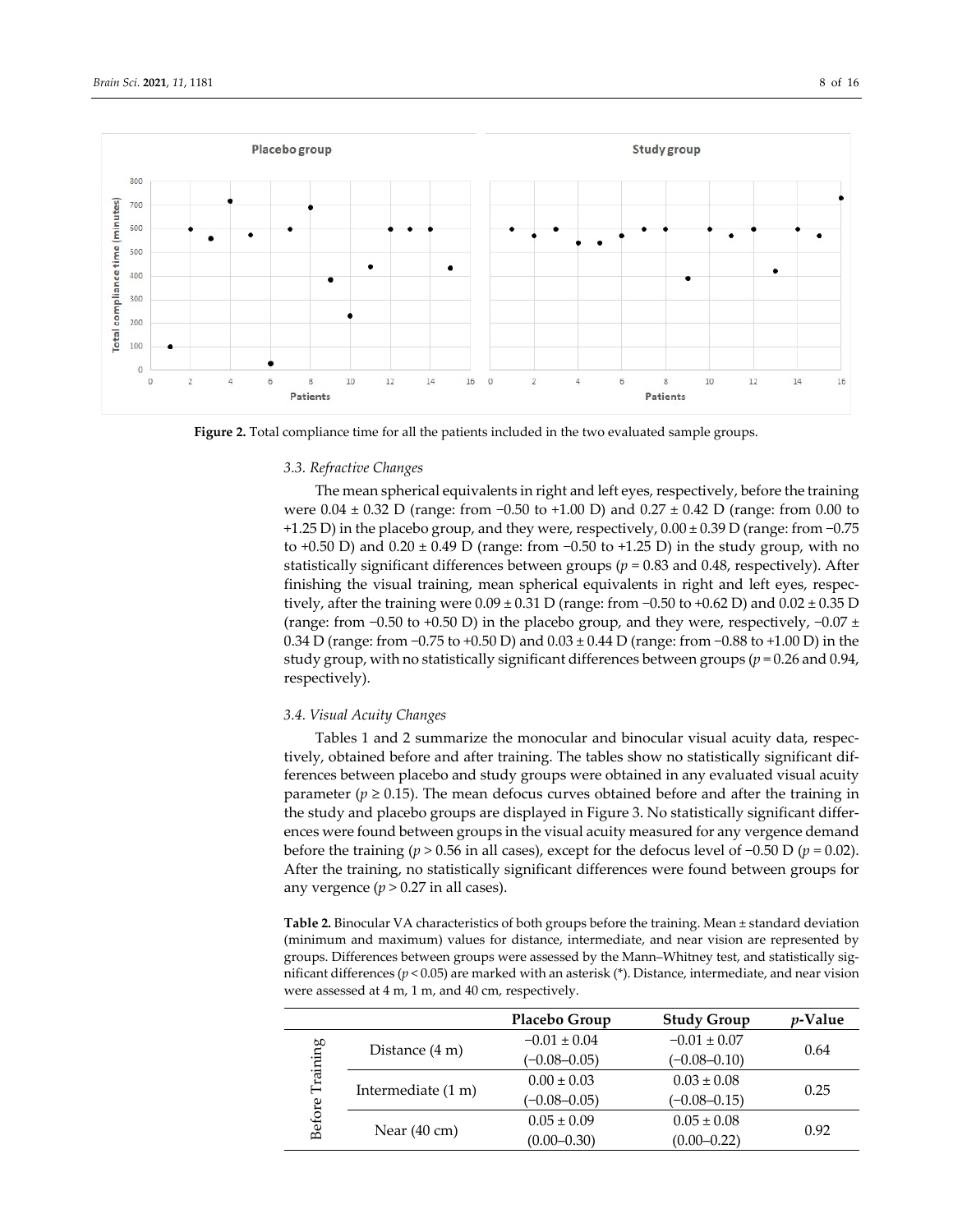| Training<br>After |                          | $-0.04 \pm 0.05$ | $-0.03 \pm 0.06$ | 0.76 |
|-------------------|--------------------------|------------------|------------------|------|
|                   | Distance $(4 \text{ m})$ | $(-0.11 - 0.05)$ | $(-0.08 - 0.10)$ |      |
|                   |                          | $0.01 \pm 0.06$  | $0.01 \pm 0.08$  | 0.67 |
|                   | Intermediate (1 m)       | $(-0.08 - 0.15)$ | $(-0.08 - 0.15)$ |      |
|                   |                          | $0.08 \pm 0.12$  | $0.06 \pm 0.08$  | 0.83 |
|                   | Near $(40 \text{ cm})$   | $(0.00 - 0.30)$  | $(0.00 - 0.22)$  |      |



**Figure 3.** Mean defocus curves obtained before (continuous lines) and after (discontinuous lines) the training, considering the defocus levels from −3.00 to +1.50 D (with a 0.50 D step size) for the placebo (green) and study groups (purple).

#### *3.5. Contrast Sensitivity Changes*

At baseline, the mean near (40 cm) logCS obtained with the Pelli–Robson test was 1.69 ± 0.09 (from 1.65 to 1.95 logCS) and 1.78 ± 0.13 (from 1.65 to 1.95 logCS) in the placebo and study groups, respectively. This difference was close to the limit considered for reaching statistical significance ( $p = 0.051$ ). After the training, the mean near logCS was 1.68 ± 0.10 (from 1.50 to 1.95 logCS) and  $1.77 \pm 0.12$  (from 1.65 to 1.95 logCS) in the placebo and study groups, respectively, thus reaching a statistically significant difference (*p* = 0.047).

Distance (4 m) contrast sensitivity data obtained with the CSV1000 test before and after the training are summarized in Figure 4. No statistically significant differences were found between groups in contrast sensitivity for any spatial frequency before the training  $(p \ge 0.74)$ . After the training, statistically significant differences were found between groups for the spatial frequencies of 6 and 12 cpd ( $p = 0.02$  and 0.01, respectively), thus showing the best outcome in the study group.

The near contrast sensitivity data measured with the Optopad test before and after the training are summarized in Table 3. No statistically significant differences were found between groups for any frequency before the training ( $p \ge 0.51$ ). After the training, the values of contrast sensitivity obtained in the study group for the spatial frequencies of 1.5, 3, and 6 cpd were higher for most of subjects than those obtained in the placebo group, but differences between groups did not reach statistical significance ( $p \ge 0.08$ ). When separately analyzing changes in contrast sensitivity measured with the Optopad test in each group, a statistically significant improvement was found in the contrast sensitivity value corresponding to the spatial frequency of 1.5 ( $p = 0.026$ ) in the study group, whereas no significant changes were detected in the contrast sensitivity measured for any of the spatial frequencies evaluated in the placebo group ( $p \ge 0.283$ ).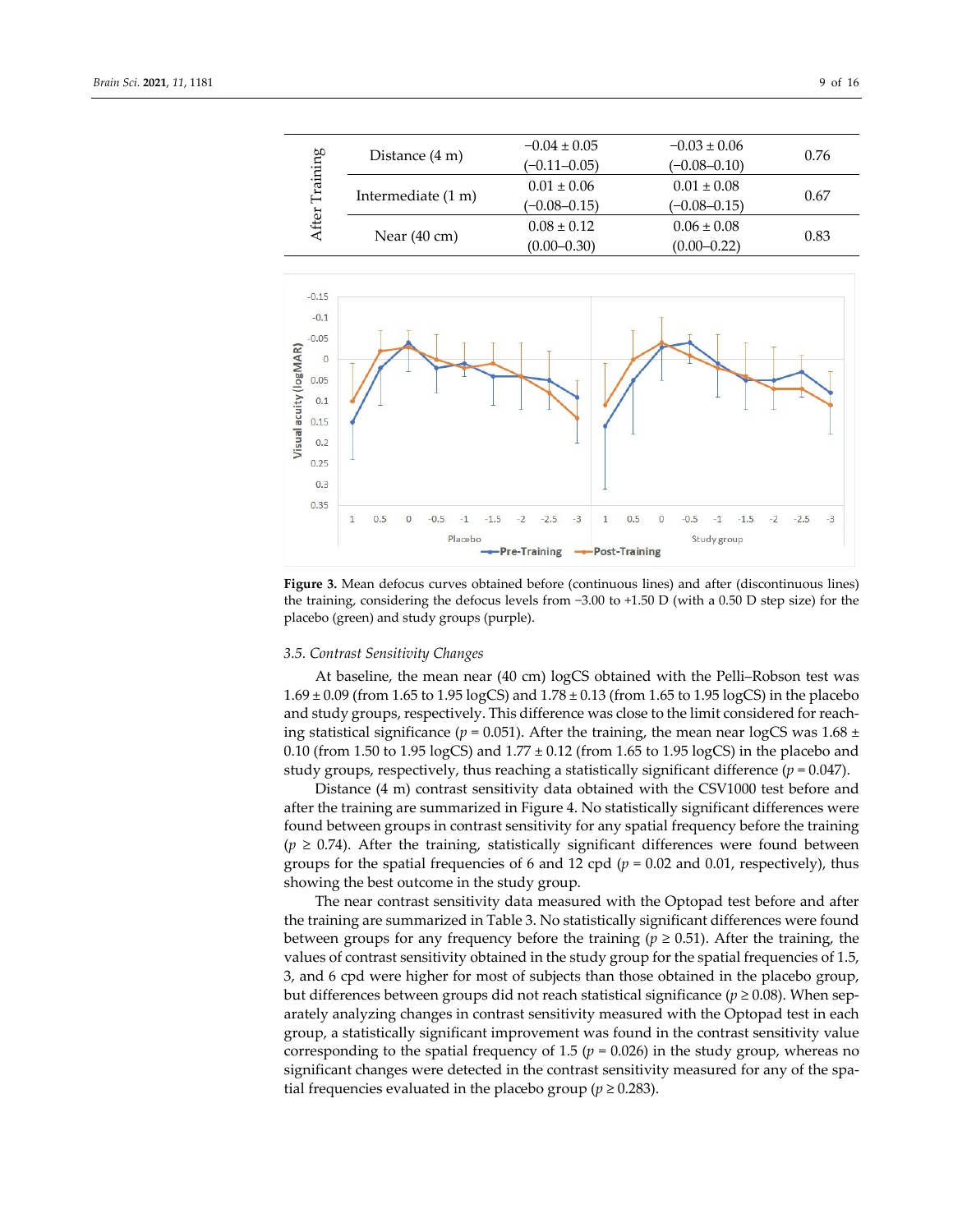

**Figure 4.** Distance contrast sensitivity values obtained with the CSV1000 test before (continuous lines) and after (discontinuous lines) the training in the placebo (green) and study groups (purple).

**Table 3.** Near contrast sensitivity results obtained before and after the training with the Optopad test. Statistically significant differences (*p* < 0.05) are marked with an asterisk (\*).

|                 | <b>Optopad Contrast Sensitivity Test</b> |                 |                    |         |
|-----------------|------------------------------------------|-----------------|--------------------|---------|
|                 |                                          | Placebo Group   | <b>Study Group</b> | p-Value |
| Before Training |                                          | $3.45 \pm 0.11$ | $3.46 \pm 0.09$    | 0.80    |
|                 | $1.5$ cpd                                | $(3.30 - 3.65)$ | $(3.37 - 3.58)$    |         |
|                 |                                          | $3.71 \pm 0.19$ | $3.74 \pm 0.13$    | 0.51    |
|                 | 3.0 cpd                                  | $(3.38 - 4.11)$ | $(3.50 - 3.99)$    |         |
|                 |                                          | $3.45 \pm 0.24$ | $3.47 \pm 0.19$    | 0.81    |
|                 | $6.0$ cpd                                | $(3.05 - 3.86)$ | $(3.26 - 3.86)$    |         |
|                 |                                          | $2.94 \pm 0.29$ | $2.97 \pm 0.23$    | 0.77    |
|                 | 12.0 cpd                                 | $(2.53 - 3.40)$ | $(2.53 - 3.32)$    |         |
|                 | 24.0 cpd                                 | $2.21 \pm 0.31$ | $2.13 \pm 0.17$    | 0.57    |
|                 |                                          | $(1.76 - 2.78)$ | $(1.76 - 2.51)$    |         |
|                 | $1.5$ cpd                                | $3.47 \pm 0.16$ | $3.62 \pm 0.24$    | 0.13    |
|                 |                                          | $(3.05 - 3.72)$ | $(3.37 - 4.13)$    |         |
|                 | $3.0$ cpd                                | $3.76 \pm 0.20$ | $3.92 \pm 0.27$    | 0.08    |
|                 |                                          | $(3.50 - 4.11)$ | $(3.38 - 4.23)$    |         |
|                 | $6.0$ cpd                                | $3.44 \pm 0.28$ | $3.53 \pm 0.25$    | 0.27    |
|                 |                                          | $(3.05 - 3.99)$ | $(3.05 - 3.99)$    |         |
| After Training  | 12.0 cpd                                 | $2.99 \pm 0.55$ | $2.88 \pm 0.34$    | 0.33    |
|                 |                                          | $(1.64 - 3.82)$ | $(2.27 - 3.24)$    |         |
|                 | 24.0 cpd                                 | $2.11 \pm 0.23$ | $2.13 \pm 0.19$    | 0.85    |
|                 |                                          | $(1.76 - 2.51)$ | $(1.76 - 2.37)$    |         |

The near contrast sensitivity data measured with the Optictrain‐CS test are summa‐ rized in Table 4. As is shown, no statistically significant differences between groups were found before the training in terms of contrast sensitivity values for any of the evaluated spatial frequencies ( $p \ge 0.13$ ). After the training, significantly better values of near contrast sensitivity were only found in the study group compared to the placebo group for the spatial frequency of 1.5 cpd  $(p = 0.02)$ .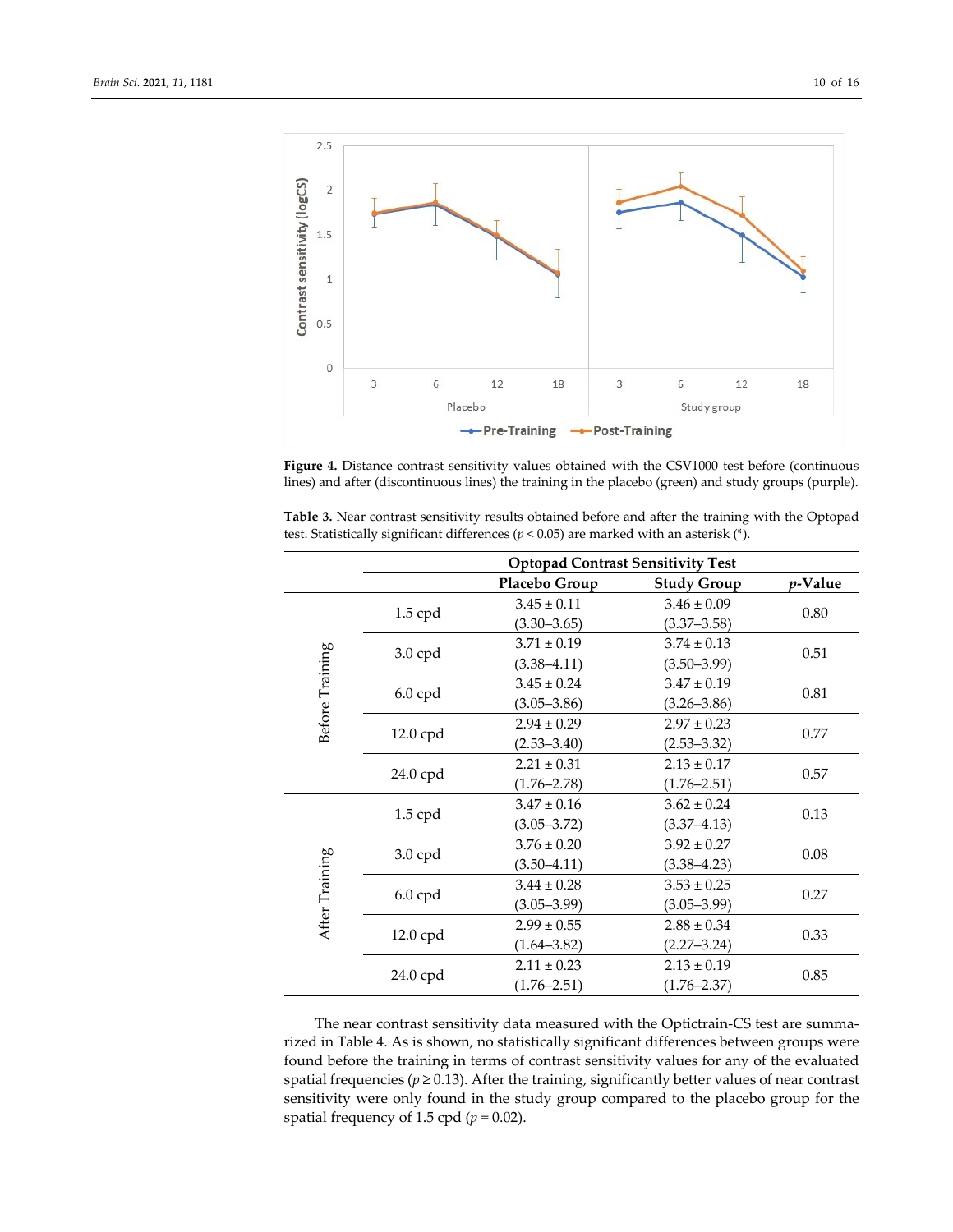|                 |                      | <b>Optictrain-CS Contrast Sensitivity Test</b> |                    |         |
|-----------------|----------------------|------------------------------------------------|--------------------|---------|
|                 |                      | Placebo Group                                  | <b>Study Group</b> | p-Value |
|                 | $0.5$ cpd            | $1.88 \pm 0.24$                                | $2.02 \pm 0.20$    | 0.13    |
|                 |                      | $(1.54 - 2.30)$                                | $(1.78 - 2.30)$    |         |
|                 |                      | $2.22 \pm 0.14$                                | $2.17 \pm 0.19$    | 0.54    |
|                 | $1.0$ cpd            | $(2.01 - 2.30)$                                | $(1.78 - 2.30)$    |         |
| Before Training |                      | $2.20 \pm 0.15$                                | $2.19 \pm 0.17$    | 0.89    |
|                 | $1.5$ cpd            | $(2.01 - 2.30)$                                | $(1.85 - 2.30)$    |         |
|                 |                      | $2.10 \pm 0.19$                                | $2.10 \pm 0.23$    |         |
|                 | $3.0$ cpd            | $(1.78 - 2.30)$                                | $(1.66 - 2.30)$    | 0.86    |
|                 |                      | $2.10 \pm 0.29$                                | $1.99 \pm 0.28$    | 0.18    |
|                 | 4.5 cpd              | $(1.32 - 2.30)$                                | $(1.32 - 2.30)$    |         |
|                 | $6.0$ cpd            | $1.92 \pm 0.32$                                | $1.95 \pm 0.31$    | 0.78    |
|                 |                      | $(1.19 - 2.30)$                                | $(1.19 - 2.30)$    |         |
|                 | $0.5$ cpd            | $1.98 \pm 0.22$                                | $1.96 \pm 0.31$    |         |
|                 |                      | $(1.52 - 2.30)$                                | $(1.51 - 2.30)$    | 0.94    |
|                 |                      | $2.15 \pm 0.23$                                | $2.11 \pm 0.18$    | 0.39    |
|                 | $1.0$ cpd            | $(1.58 - 2.30)$                                | $(1.78 - 2.30)$    |         |
|                 |                      | $2.13 \pm 0.15$                                | $2.26 \pm 0.11$    | $0.02*$ |
|                 | $1.5$ cpd            | $(2.01 - 2.30)$                                | $(2.01 - 2.30)$    |         |
| After Training  |                      | $2.05 \pm 0.20$                                | $2.18 \pm 0.30$    | 0.20    |
|                 | $3.0$ cpd            | $(1.58 - 2.30)$                                | $(1.58 - 2.91)$    |         |
|                 | 4.5 cpd<br>$6.0$ cpd | $1.85 \pm 0.25$                                | $1.94 \pm 0.28$    | 0.35    |
|                 |                      | $(1.54 - 2.30)$                                | $(1.58 - 2.30)$    |         |
|                 |                      | $1.76 \pm 0.24$                                | $1.86 \pm 0.30$    |         |
|                 |                      | $(1.52 - 2.30)$                                | $(1.40 - 2.30)$    | 0.32    |

**Table 4.** Near contrast sensitivity results obtained before and after the training with the Optictrain‐ CS test. Mean ± standard deviation (minimum and maximum) of contrast sensitivity values are represented in logarithmic units (logCS). Differences between groups were assessed with the Mann– Whitney test, and statistically significant differences ( $p < 0.05$ ) are marked with an asterisk (\*).

## *3.6. Evaluation of the Effect for Both Types of IOLs*

In addition to this analysis, an additional comparative evaluation was performed be‐ tween placebo and study groups in the two subgroups of patients implanted with the two types of trifocal diffractive IOL, Finevision (placebo 6 vs. study 7) and RayOne (placebo 9 vs. study 8). A trend towards better contrast sensitivity values was found in both study subgroups (the Finevision and RayOne study subgroups) compared to the placebo sub‐ groups. Specifically, no significant differences were found in any visual and contrast sensitivity parameters between the Finevision study and placebo subgroups after training (*p* ≥ 0.078). However, a difference in the limit of statistical significance ( $p = 0.055$ ) was found between the RayOne study and placebo subgroups after training in near (40 cm) contrast sensitivity for 3 cpd measured with the Optictrain‐CS test.

## *3.7. Data Re‐Analysis with Those Cases with Compliance Time of 300 Min or More*

A re‐analysis was conducted forthose participants with a compliance time of 300 min or more (12 patients in the placebo group and 15 patients in the study group). No signifi‐ cant differences were found between groups in binocular distance (*p* = 0.936), intermediate  $(p = 0.687)$ , and near visual acuity  $(p = 0.609)$ . Concerning distance  $(4 \text{ m})$  contrast sensitivity, significantly better values were found in the study group compared to the placebo group for the spatial frequencies of 6 (1.86  $\pm$  0.23 vs. 2.05  $\pm$  0.15, respectively;  $p$  = 0.029) and 12 cycles/degree (1.48 ± 0.16 vs. 1.72 ± 0.21, respectively; *p* = 0.009). In contrast, as in the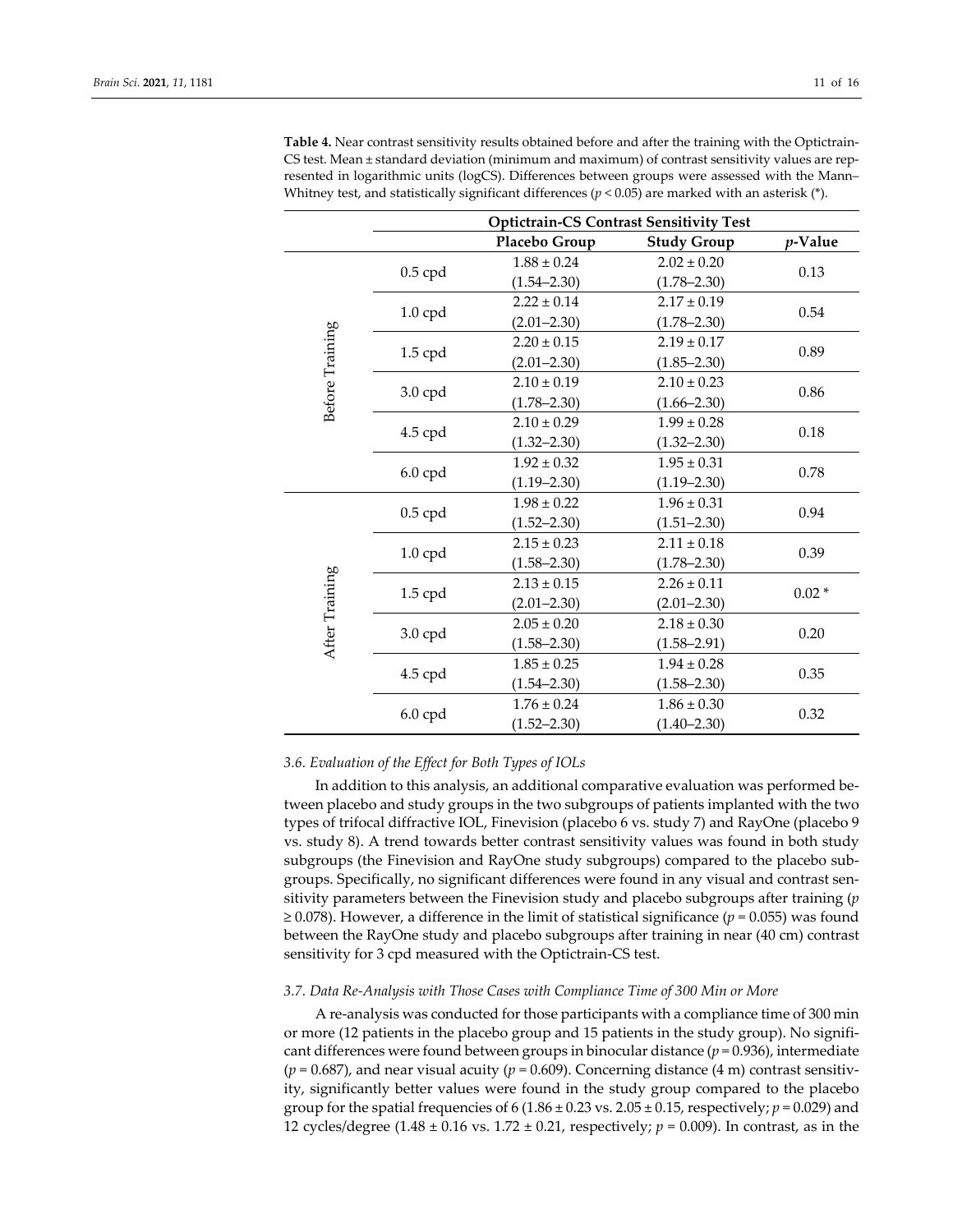analysis of the whole sample, no statistically significant differences were found between groups in near contrast sensitivity values for any of the evaluated spatial frequencies ( $p \geq$ 0.107).

Regarding the significant longitudinal changes in contrast sensitivity values in each group, only a significant decrease in near contrast sensitivity measured with the Optic‐ train-CS test was found for the spatial frequency of 4.5 cycle/degree (pre-training 2.14  $\pm$ 0.20 vs. post-training  $1.82 \pm 0.23$ ;  $p = 0.009$ ). In contrast, in the study group, significant increases in distance contrast sensitivity were found for the spatial frequencies of 6 (pretraining  $1.87 \pm 0.21$  vs. post-training  $2.05 \pm 0.15$ ;  $p = 0.014$ ) and  $12$  cycle/degree (pre-training 1.50  $\pm$  0.31 vs. post-training 1.72  $\pm$  0.21; *p* = 0.016), as well as in near contrast sensitivity measured with the Optopad-CSF test for the spatial frequencies of 1.5 (pre-training  $3.46 \pm$ 0.09 vs. post‐training 3.62 ± 0.24; *p* = 0.026) and 3.0 cycles/degree (pre‐training 3.74 ± 0.14 vs. post‐training 3.92 ± 0.27; *p* = 0.048).

#### **4. Discussion**

Concerning visual acuity data at 4 m, 1 m, and 40 cm, no significant differences were found between patients from the placebo and study groups, which confirms that the im‐ pact of the visual training program was minimal. It should be considered that the visual acuity outcomes obtained with the two types of trifocal IOLs included in the current series were already good in the initial postoperative period, as has been reported in several pre‐ vious investigations [35–37]. Tan and Fong [25] evaluated the efficacy and safety of a Ga‐ bor gratings‐based visual training to improve visual acuity and contrast sensitivity in low myopic eyes, and they obtained a significant improvement in uncorrected visual acuity. However, in the current trial, the residual refraction was minimal because the high level of predictability achieved with the refractive correction of the IOL made the adaptation to a specific level of residual refraction unnecessary.

The superiority of the impact on contrast sensitivity at 4 m of the use of the visual training program evaluated over the placebo was evident, with significantly better post‐ training contrast sensitivity values for the spatial frequencies of 6 and 12 cpd in the study group. This result is consistent with the outcome obtained in the clinical study of Kaymak et al. [15]. In this study, these authors trained one eye of 16 participants that had under‐ gone bilateral cataract surgery with the implantation of multifocal IOLs in six sessions over 2 weeks, with the untrained fellow eye serving as the control. The training was conducted using a computerized system based on the concept of the perceptual learning of discrimination line orientations, with training sessions of a mean duration of  $30 \pm 5$  min. These authors found significant improvements in orientation visual acuity and contrast sensitivity compared to control eyes. Specifically, these authors evaluated the area under the contrast sensitivity curve under photopic, mesopic, and mesopic with glare condi‐ tions, obtaining significant changes after visual training in all of them. Likewise, Tan and Fong [25] reported significant improvements in uncorrected contrast sensitivity for low, medium, and high spatial frequencies measured using a wall‐mounted sine‐wave contrast test (SWCT) chart (Stereo Optical Co., Chicago, IL, USA) at 3 m in low myopic eyes trained with Gabor gratings. Caution should be taken when comparing these previous investigations that evaluated the impact of Gabor grating‐based visual trainings with the outcomes of the current trial, as significant differences among studies are present in terms of illumi‐ nation conditions, the pupil characteristics of the enrolled patients, the level of the gamification of the visual training, the psychophysical method used for stimulating and eval‐ uating the contrast sensitivity, and the resolution and calibration of the screen in which the stimuli were presented.

Concerning near contrast sensitivity (40 cm), three different tests were used to inves‐ tigate the potential benefit of the evaluated visual training program: Pelli–Robson (based on the use of letters and one main spatial frequency), Optopad (several spatial frequencies and sinusoidal gratings), and Optictrain‐CS (several spatial frequencies and the use of Gabor patches). With the Optopad and Optictrain‐CS tests, better values of near contrast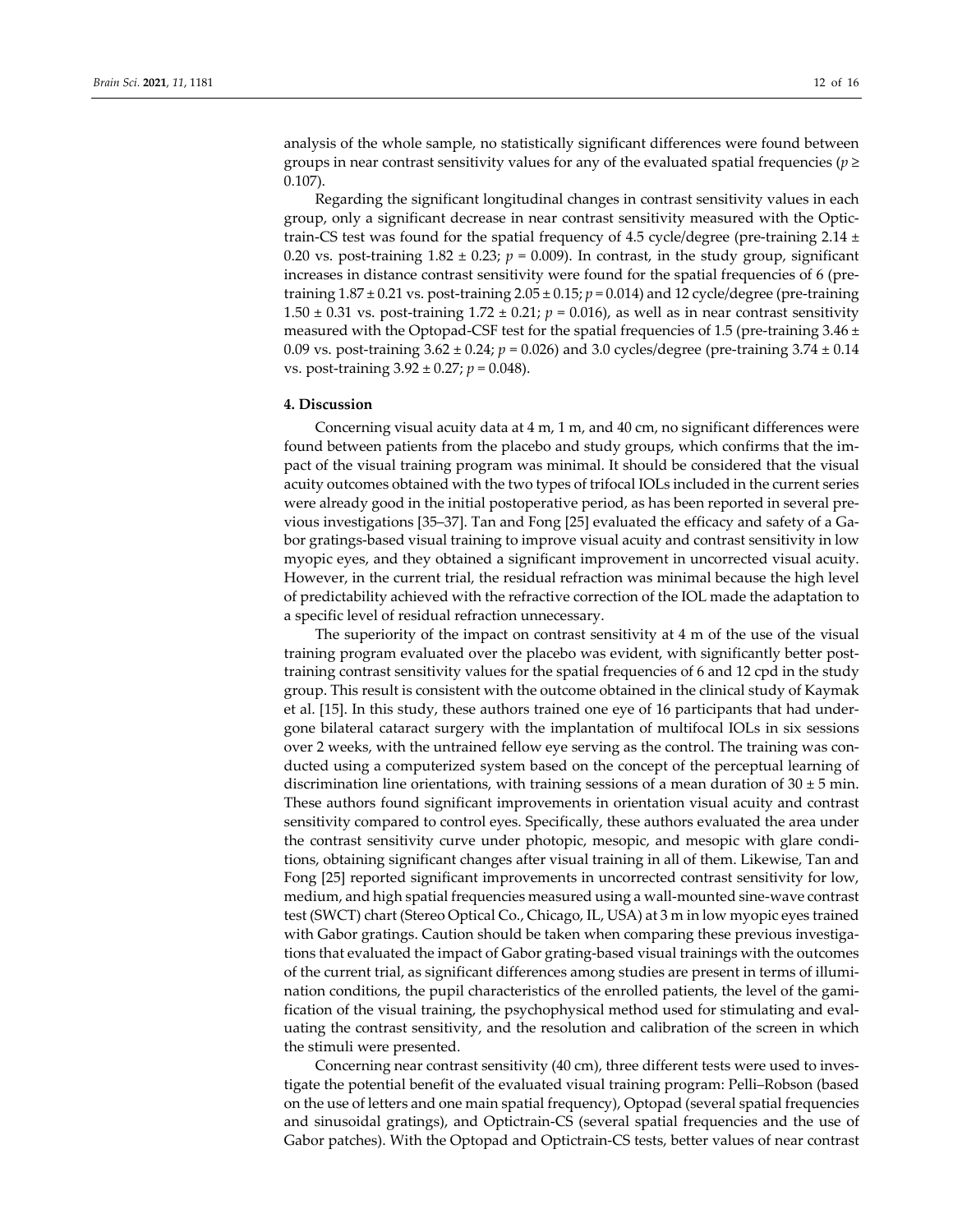sensitivity were measured for low and medium spatial frequencies in the study group, although only the difference between study and placebo groups for the spatial frequency of 1.5 cpd measured with the Optictrain‐CS test reached statistical significance. With the Pelli–Robson test, the significant difference found among groups postoperatively should be considered with care because, preoperatively, there was a difference close to the limit of statistical significance among groups in the measures obtained with this test. Kaymak et al. [15] reported significant improvements in low‐contrast (12.5%) near visual acuity in a group of eyes implanted with multifocal IOLs and trained with the sinusoidal grating for 6 weeks.

It should be considered that high spatial frequencies represent abrupt spatial changes in an image, and their detection corresponds to the detection of fine details of the configuration [38]. Therefore, there is a relationship between visual acuity and contrast sensitiv‐ ity threshold for high spatial frequencies [39]. In our trial, no significant improvement in visual acuity or contrast sensitivity for high spatial frequencies were found, which seems to be consistent with this relationship among these two parameters. On the other hand, low spatial frequencies represent global information about shape, such as general orientation and proportions [39]. This suggests an improvement in the ability to detect and process local and global aspects of real‐world scenes, as well as a potential better control of the selection of the focused image generated by the implant on the retina. In any case, the effect of selective changes of the global function of contrast sensitivity with frequency should be analyzed with caution in a real-world space, as it will depend on the frequency content of the original image [40]. Luque et al. [41] simulated global and selective losses of achromatic contrast sensitivity in low (1 cpd), medium (4 cpd), and high frequency (16 cpd) areas using colored images. As overall losses in achromatic sensitivity increased, the scene became quasi‐isoluminant, causing image segmentation and pattern recognition tasks to become increasingly difficult. These authors showed the effects of losses in three different frequency ranges (1, 4, and 16 cpd) that may correspond with the loss of a set of specific frequency-selective sensors (due the bandpass characteristics of the striate cortex cell‐mediating pattern detection). Losses in the high frequency range result in defocus, whereas losses in the low and medium frequency ranges create haloes in an image (dark and bright bands around luminance contours, respectively). This should be further investigated to understand the meaning of this improvement in terms of daily activities.

This clinical trial had some limitations that should be acknowledged. First, the sam‐ ple size was limited, though some significant changes could still be detected. As this clin‐ ical trial is still ongoing and more patients are being recruited and evaluated, future anal‐ ysis of the real efficacy of this visual training program, including a follow‐up in the long term, will be provided. The inclusion of two different types of multifocal IOLs may be considered another limitation, but it should be considered that the two types of trifocal IOLs have a diffractive profile. In any case, the sample was subdivided according to the implanted IOL, and a comparison between study and placebo subgroups was performed for each type of IOL: Finevision (placebo 6 vs. study 7) and RayOne (placebo 9 vs. study 8). For eyes implanted with the Finevision IOL, this analysis showed no significant differ‐ ences in any visual and contrast sensitivity parameters between study and placebo sub‐ groups after training. However, a difference close to the limit of statistical significance was found between RayOne study and placebo subgroups after training in near contrast sensitivity for 3 cpd (Optictrain-CS). It is difficult to extract consistent conclusions regarding the potential different response of the visual training as a function of the implanted multifocal IOL due to the limitation of the subgroups (all subgroups included 9 or less subjects). Future analyses with larger samples that evaluate the impact of the visual train‐ ing program on eyes implanted with different types of multifocal IOLs should be per‐ formed. In addition, future studies are also needed to investigate the impact of photic phenomena on perception, as well as patient satisfaction with this type of visual training.

Another potential limitation of the current trial was the control of the distance of vis‐ ualization during the training. Though subjects were trained to keep a constant distance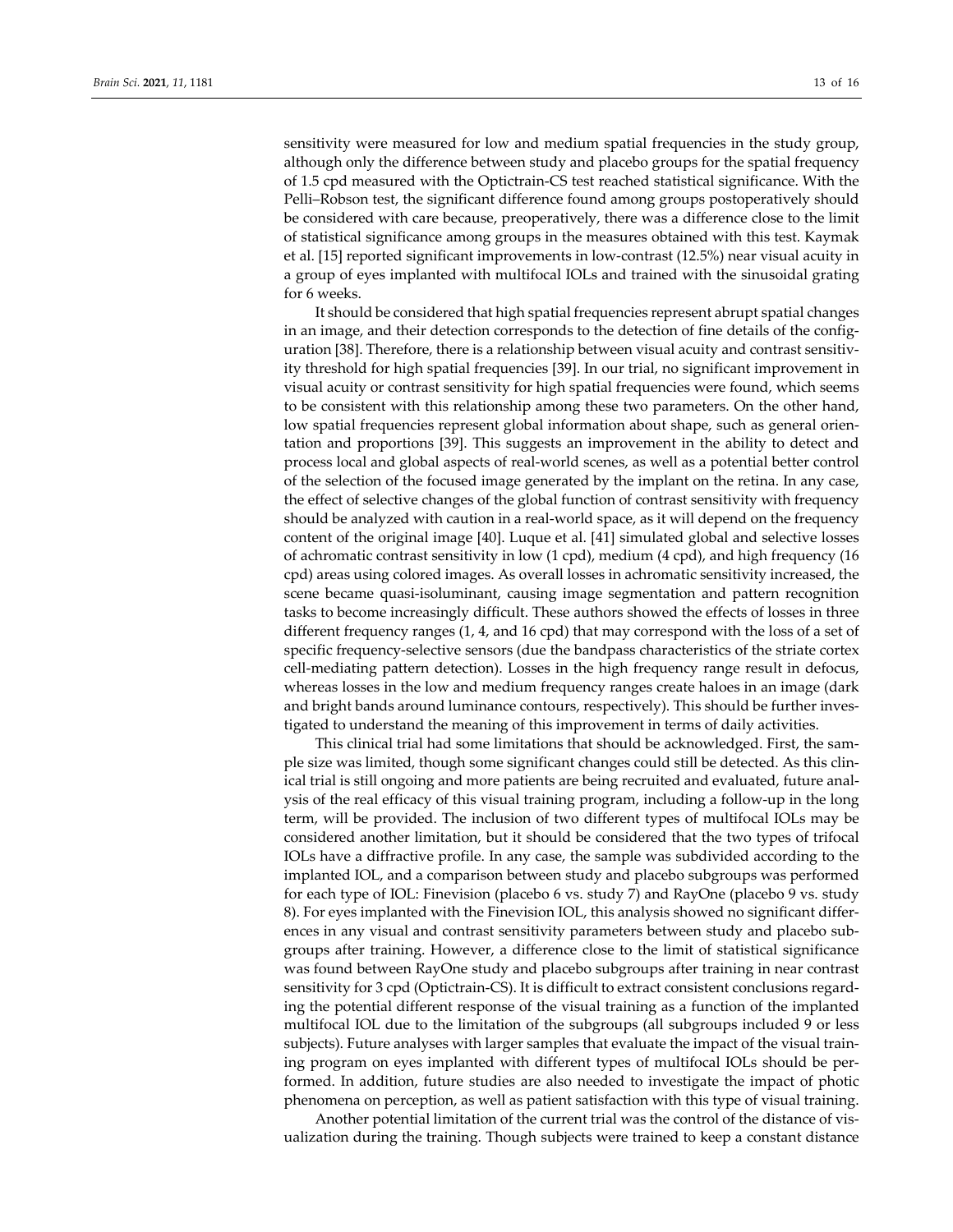of 40 cm during the training, it was not monitored with an eye‐tracking system. Future studies that combine this training software with an eye tracker to show the potential im‐ pact of this issue should be conducted. Finally, this trial only evaluated the immediate impact of the visual training program on the patient's visual function; the maintenance of the improvement achieved in the medium and long term must be also investigated. In their clinical study with 16 patients implanted with multifocal IOLs, Kaymak et al. [15] confirmed that the effect of the visual training program based on the concept of perceptual learning of discrimination line orientations applied was sustained over a 6 month period.

#### **5. Conclusions**

In conclusion, the results of this preliminary study suggest that a 3 week visual train‐ ing program based on the use of Gabor patches in the immediate postoperative period after the bilateral implantation of trifocal diffractive IOLs may be beneficial for improving the visual performance achieved with the implant in both distance and near. These pre‐ liminary outcomes should be confirmed in future studies with larger sample sizes and long‐term follow‐up.

**Author Contributions:** Conceptualization, D.P.P., M.B.C.‐M. and M.J.M.; methodology, D.P.P., A.M.‐M., D.d.F., J.F.A., L.L.‐V., M.B.C.‐M. and M.J.M.; software, D.P.P., A.M.‐M., D.F., J.F.A., L.L.‐V., M.B.C.‐M. and M.J.M.; validation, D.P.P., A.M.‐M., D.F., J.F.A., L.L.‐V., M.B.C.‐M. and M.J.M.; formal analysis, D.P.P., A.M.‐M., D.F., J.F.A., L.L.‐V., M.B.C.‐M. and M.J.M.; investigation, D.P.P., A.M.‐M., M.L.R., J.L.R., C.F., D.d.F., J.F.A., L.L.‐V., M.B.C.‐M. and M.J.M.; resources, D.P.P., A.M.‐M., D.F., J.F.A., L.L.‐V., M.B.C.‐M. and M.J.M.; data curation, A.M.‐M. and D.d.F.; writing original draft preparation, D.P.P. and A.M.‐M.; writing—review and editing, M.L.R., J.L.R., C.F., D.d.F., J.F.A., L.L.‐V., M.B.C.‐M. and M.J.M.; visualization, D.P.P., A.M.‐M., M.L.R., J.L.R., C.F., D.d.F., J.F.A., L.L.-V., M.B.C.-M. and M.J.M.; supervision, D.P.P., A.M.-M., M.L.R., J.L.R., C.F., D.d.F., J.F.A., L.L.‐V., M.B.C.‐M. and M.J.M.; project administration, D.P.P., A.M.‐M., M.B.C.‐M. and M.J.M.; funding acquisition, D.P.P. and M.B.C.-M. All authors have read and agreed to the published version of the manuscript.

Funding: Research action was co-financed by the FEDER Fund through the OPTITRAIN project (EXP 00106153 / IDI‐20180123) leaded by Proconsi SL within the framework of the PID ("Proyectos de Investigación y Desarrollo") of the CDTI (Centro para el Desarrollo Tecnológico Industrial, Min‐ istry of Economy and Competitiveness of Spain). The author David P Piñero has also been supported by the Ministry of Economy, Industry, and Competitiveness of Spain within the program Ramón y Cajal, RYC‐2016‐20471.

**Institutional Review Board Statement:** The study was conducted according to the guidelines of the Declaration of Helsinki and approved by the ethics committee of the University of Alicante (UA‐ 2019-02-20), as well as by the Medical Ethics Committee of the University Clinic Hospital of Valladolid (CASVE‐NM‐20‐437, 20 February 2020).

**Informed Consent Statement:** Informed consent was obtained from all subjects involved in the study.

**Data Availability Statement:** Data are available on request due to privacy/ethical restrictions.

**Conflicts of Interest:** The authors declare no conflict of interest.

## **References**

- 1. Khandelwal, S.S.; Jun, J.J.; Mak, S.; Booth, M.S.; Shekelle, P.G. Effectiveness of multifocal and monofocal intraocular lenses for cataract surgery and lens replacement: A systematic review and meta‐analysis. *Graefes Arch. Clin. Exp. Ophthalmol.* **2019**, *257*, 863–875.
- 2. Palomino‐Bautista, C.; Sánchez‐Jean, R.; Carmona‐Gonzalez, D.; Piñero, D.P.; Molina‐Martín, A. Depth of field measures in pseudophakic eyes implanted with different type of presbyopia‐correcting IOLs. *Sci. Rep.* **2021**, *11*, 12081.
- 3. Palomino‐Bautista, C.; Sánchez‐Jean, R.; Carmona‐González, D.; Piñero, D.P.; Molina‐Martín, A. Subjective and objective depth of field measures in pseudophakic eyes: Comparison between extended depth of focus, trifocal and bifocal intraocular lenses. *Int. Ophthalmol.* **2020**, *40*, 351–359.
- 4. Zamora‐de La Cruz, D.; Zúñiga‐Posselt, K.; Bartlett, J.; Gutierrez, M.; Abariga, S.A. Trifocal intraocular lenses versus bifocal intraocular lenses after cataract extraction among participants with presbyopia. *Cochrane Database Syst. Rev.* **2020**, *6*, CD012648.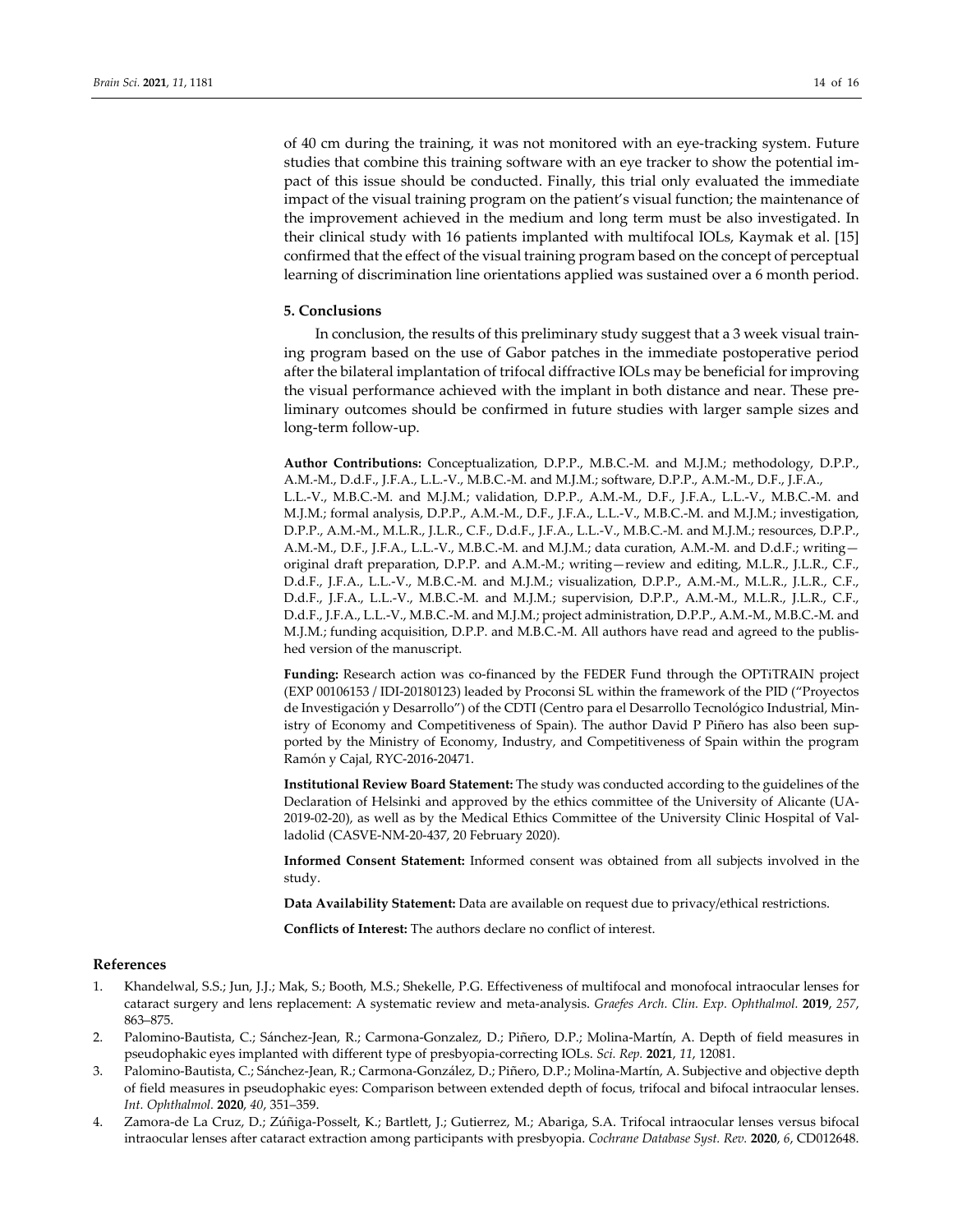- 5. Modi, S.; Lehmann, R.; Maxwell, A.; Solomon, K.; Cionni, R.; Thompson, V.; Horn, J.; Caplan, M.; Fisher, B.; Hu, J.G.; et al. Visual and patient‐reported outcomes of a diffractive trifocal intraocular lens compared with those of a monofocal intraocular lens. *Ophthalmology* **2021**, *128*, 197–207.
- 6. Plaza‐Puche, A.B.; Alio, J.L.; Sala, E.; Mojzis, P. Impact of low mesopic contrast sensitivity outcomes in different types of modern multifocal intraocular lenses. *Eur. J. Ophthalmol.* **2016**, *26*, 612–617.
- 7. Fernández, J.; Rodríguez‐Vallejo, M.; Martínez, J.; Burguera, N.; Piñero, D.P. What we have learnt from 30 years living with positive dysphotopsia after intraocular lens implantation?: A review. *Exp. Rev. Ophthalmol.* **2021**, *16*, 195–204.
- 8. Seiler, T.G.; Wegner, A.; Senfft, T.; Seiler, T. Dissatisfaction after trifocal IOL implantation and its improvement by selective wavefront‐guided LASIK. *J. Refract. Surg.* **2019**, *35*, 346–352.
- 9. Kamiya, K.; Hayashi, K.; Shimizu, K.; Negishi, K.; Sato, M.; Bissen‐Miyajima, H.; Survey Working Group of the Japanese Society of Cataract and Refractive Surgery. Multifocal intraocular lens explantation: A case series of 50 eyes. *Am. J. Ophthalmol.* **2014**, *158*, 215–220.e1.
- 10. Gibbons, A.; Ali, T.K.; Waren, D.P.; Donaldson, K.E. Causes and correction of dissatisfaction after implantation of presbyopia‐ correcting intraocular lenses. *Clin. Ophthalmol.* **2016**, *10*, 1965–1970.
- 11. Woodward, M.A.; Randleman, J.B.; Doyle Stulting, R. Dissatisfaction after multifocal intraocular lens implantation. *J. Cataract. Refract. Surg.* **2009**, *35*, 992–997.
- 12. Coco‐Martin, M.B.; Valenzuela, P.L.; Maldonado‐López, M.J.; Santos‐Lozano, A.; Molina‐Martín, A.; Piñero, D.P. Potential of video games for the promotion of neuroadaptation to multifocal intraocular lenses: A narrative review. *Int. J. Ophthalmol.* **2019**, *12*, 1782–1787.
- 13. Rosa, A.M.; Miranda, A.C.; Patricio, M.; McAlinden, C.; Silva, F.L.; Murta, J.N.; Castelo-Branco, M. Functional magnetic resonance imaging to assess the neurobehavioral impact of dysphotopsia with multifocal intraocular lenses. *Ophthalmology* **2017**, *124*, 1280–1289.
- 14. Rosa, A.M.; Miranda, Â.C.; Patrício, M.M.; McAlinden, C.; Silva, F.L.; Castelo‐Branco, M.; Murta, J.N. Functional magnetic res‐ onance imaging to assess neuroadaptation to multifocal intraocular lenses. *J. Cataract. Refract. Surg.* **2017**, *43*, 1287–1296.
- 15. Kaymak, H.; Fahle, M.; Ott, G.; Mester, U. Intraindividual comparison of the effect of training on visual performance with ReSTOR and Tecnis diffractive multifocal IOLs. *J. Refract. Surg.* **2008**, *24*, 287–293.
- 16. Mester, U.; Fahle, M.; Ott, G.; Kaymak, H. Functional vision training after MIOL implantation. *Ophthalmologe* **2008**, *105*, 533– 537.
- 17. Hernández-Rodríguez, C.J.; Fukumitsu, H.; Ruiz-Fortes, P.; Soto-Negro, R.; Merino-Suárez, M.; Piñero, D.P. Efficacy of perceptual learning‐based vision training as an adjuvant to occlusion therapy in the management of amblyopia: A pilot study. *Vision* **2021**, *5*, 15.
- 18. Coco‐Martin, M.B.; Piñero, D.P.; Leal‐Vega, L.; Hernández‐Rodríguez, C.J.; Adiego, J.; Molina‐Martín, A.; de Fez, D.; Arenillas, J.F. The potential of virtual reality for inducing neuroplasticity in children with amblyopia. *J. Ophthalmol.* **2020**, doi: 10.1155/2020/7067846.
- 19. Halicka, J.; Bittsansky, M.; Sivak, S.; Piñero, D.P.; Ziak, P. Virtual reality visual training in an adult patient with anisometropic amblyopia: Visual and functional magnetic resonance outcomes. *Vision* **2021**, *5*, 22.
- 20. Liu, X.Y.; Zhang, J.Y. Dichoptic training in adults with amblyopia: Additional stereoacuity gains over monocular training. *Vis. Res.* **2018**, *152*, 84–90.
- 21. Žiak, P.; Holm, A.; Halička, J.; Mojžiš, P.; Piñero, D.P. Amblyopia treatment of adults with dichoptic training using the virtual reality oculus rift head mounted display: Preliminary results. *BMC Ophthalmol.* **2017**, *17*, 105.
- 22. Vedamurthy, I.; Nahum, M.; Bavelier, D.; Levi, D.M. Mechanisms of recovery of visual function in adult amblyopia through a tailored action video game. *Sci. Rep.* **2015**, *5*, 8482.
- 23. Hess, R.F.; Babu, R.J.; Clavagnier, S.; Black, J.; Bobier, W.; Thompson, B. The iPod binocular home-based treatment for amblyopia in adults: Efficacy and compliance. *Clin. Exp. Optom.* **2014**, *97*, 389–398.
- 24. Yalcin, E.; Balci, O. Efficacy of perceptual vision therapy in enhancing visual acuity and contrast sensitivity function in adult hypermetropic anisometropic amblyopia. *Clin. Ophthalmol.* **2014**, *8*, 49–53.
- 25. Tan, D.T.; Fong, A. Efficacy of neural vision therapy to enhance contrast sensitivity function and visual acuity in low myopia. *J. Cataract. Refract. Surg.* **2008**, *34*, 570–577.
- 26. Hernández‐Rodríguez, C.J.; Piñero, D.P.; Molina‐Martín, A.; Morales‐Quezada, L.; de Fez, D.; Leal‐Vega, L.; Arenillas, J.F.; Coco-Martín, M.B. Stimuli characteristics and psychophysical requirements for visual training in amblyopia: A narrative review. *J. Clin. Med.* **2020**, *9*, 3985.
- 27. Ten Brinke, L.F.; Davis, J.C.; Barha, C.K.; Liu‐Ambrose, T. Effects of computerized cognitive training on neuroimaging outcomes in older adults: A systematic review. *BMC Geriatr.* **2017**, *17*, 139.
- 28. Palaus, M.; Marron, E.M.; Viejo‐Sobera, R.; Redolar‐Ripoll, D. Neural basis of video gaming: A systematic review. *Front. Hum. Neurosci.* **2017**, *11*, 248.
- 29. McAnanya, J.J.; Alexander, K.R. Contrast sensitivity for letter optotypes vs. gratings under conditions biased toward parvocellular and magnocellular pathways. *Vis. Res.* **2006**, *46*, 1574–1584.
- 30. de Fez, D.; Luque, M.J.; García‐Domene, M.C.; Camps, V.; Piñero, D. Colorimetric characterization of mobile devices for vision applications. *Optom. Vis. Sci.* **2016**, *93*, 85–93.
- 31. Vrhel, M.J.; Trussell, H.J. Color device calibration: A mathematical formulation. *IEEE. Trans. Image Process.* **1999**, *8*, 1796–1806.